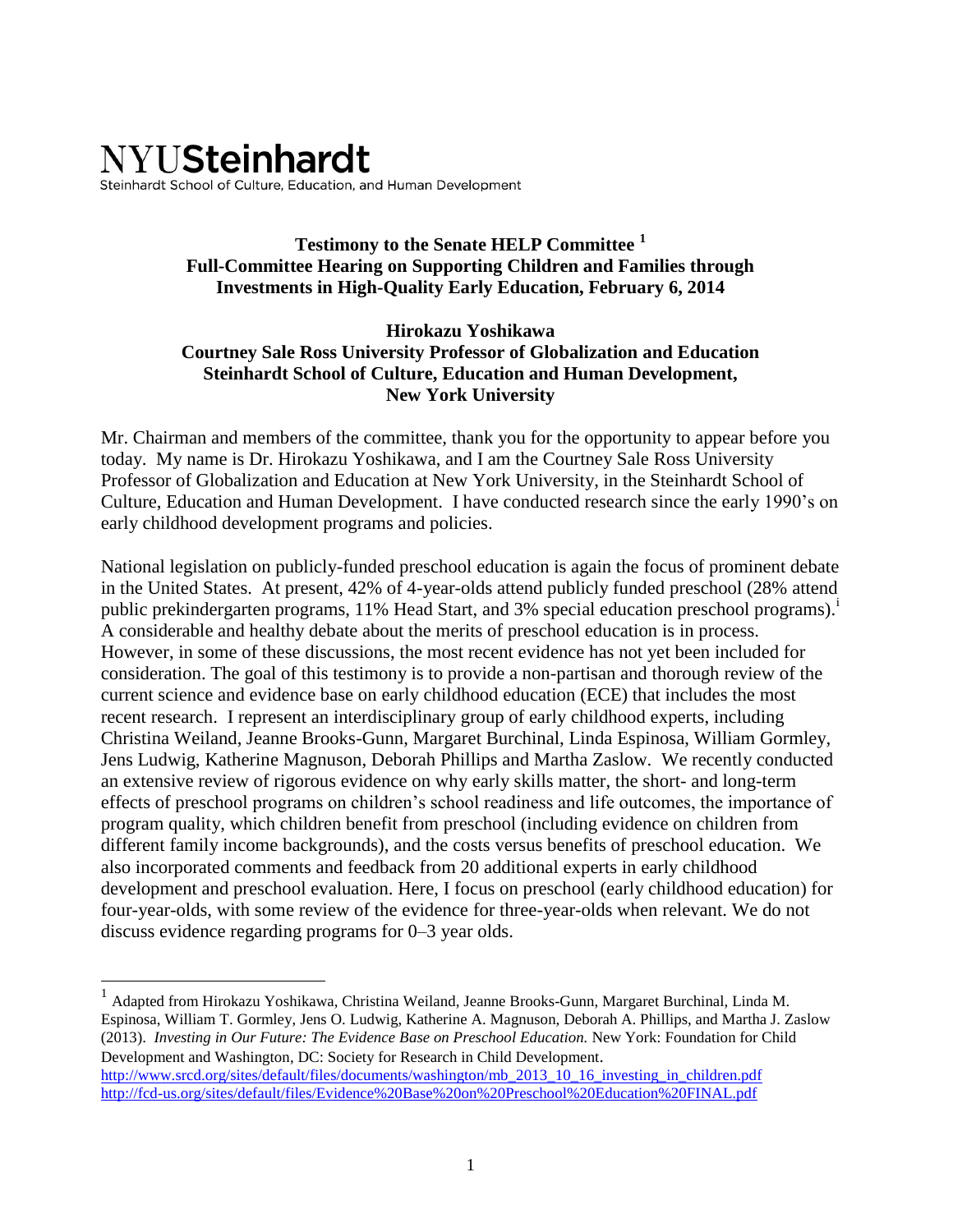#### **Summary Points**

**Large-scale public preschool programs have shown substantial impacts on children's early learning.** Scientific evidence on the impacts of early childhood education has progressed well beyond the landmark Perry Preschool and Abecedarian studies. A recent meta-analysis integrating evaluations of 84 preschool programs concluded that, on average, children gain about a third of a year of additional growth across language, reading, and math skills, above and beyond comparison groups. At-scale preschool programs in Tulsa and Boston have produced larger gains of between a half and a full year of additional growth in reading and math, above and beyond comparison groups (most of whom attended other centers or preschools). Benefits to children's socioemotional development have been documented in programs that focus intensively on these areas.

**Quality preschool education provides strong returns on investment.** Available benefit-cost estimates based on older, intensive interventions, such as the Perry Preschool Program, as well as contemporary, large-scale public preschool programs, such as the Chicago Parent Child Centers and Tulsa's preschool program, range from 3 to 7 dollars saved for every dollar spent.

**The combination of curricula focused on specific aspects of learning and in-person coaching and mentoring has proven successful in improving quality in public preK, Head Start, and child care systems.** Children benefit most when teachers are emotionally supportive *and* engage in stimulating interactions that support learning. Interactions that help children acquire new knowledge and skills provide input to children, elicit verbal responses and reactions from them, and foster engagement in and enjoyment of learning. Recent evaluations tell us that effective use of curricula focused on such specific aspects of learning as language and literacy, math, or social and emotional development provide a substantial boost to children's learning. Guidelines about the number of children in a classroom, the ratio of teachers and children, and staff qualifications help to increase the likelihood of – but do not assure -- supportive and stimulating interactions.

Coaching or mentoring that provides support to the teacher on how to implement content-rich and engaging curricula shows substantial promise in helping to assure that such instruction is being provided. Such coaching or mentoring involves modeling positive instructional approaches and providing feedback on the teacher's implementation in a way that sets goals but is also supportive. This feedback and exchange can occur in the classroom or though web-based video.

**Quality preschool education can benefit middle-class children as well as disadvantaged children; typically developing children as well as children with special needs; and dual language learners as well as native speakers.** Although early research focused only on programs for low-income children, more recent research focusing on universal preschool programs provides the opportunity to ask if preschool can benefit children from middle-income as well as low-income families. The evidence is clear that middle-class children *can* benefit substantially, and that benefits outweigh costs for children from middle income as well as those from lowincome families. However, children from low-income backgrounds benefit more. Studies of both Head Start and public preK programs suggest that dual language learners benefit as much as, and in some cases more than, their native speaker counterparts. Finally, two large-scale studies show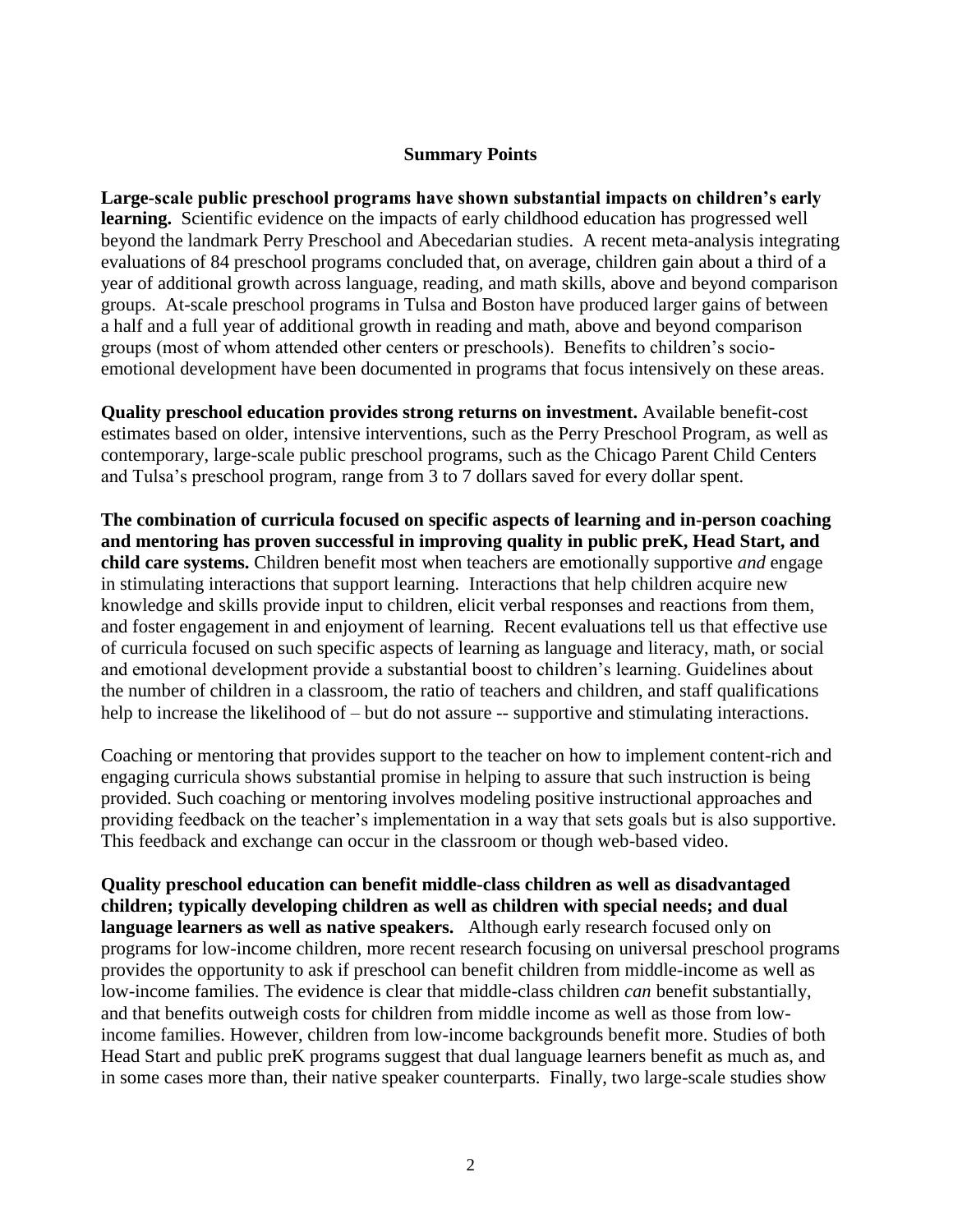that children with special needs benefit from large-scale preschool programs that take an inclusion approach.

**A second year of preschool shows additional benefits**. The few available studies, which focus on disadvantaged children, show further benefits from a second year of preschool. However, the gains are not always as large as from the first year of preschool. This may be because children who attend two years of preschool are not experiencing a sequential building of instruction from the first to the second year. In addition, quality preschool should be followed by efforts to implement higher quality in kindergarten through third grade and beyond.

**Long-term benefits can occur despite convergence of test scores**. As children from lowincome families in preschool evaluation studies are followed into elementary school, differences between those who received preschool and those who did not on tests of academic achievement are reduced. However, evidence from long-term evaluations of both small-scale, intensive interventions and Head Start suggest that there are medium-term impacts on outcomes such as reduced grade repetition and reduced special education referrals, and long-term effects on societal outcomes such as high-school graduation, years of education completed, earnings, and reduced crime and teen pregnancy, even after test-score effects decline to zero. Research is now underway focusing on why these long-term effects can occur even when test scores converge.

**There are important benefits of comprehensive services when these added services are carefully chosen and targeted.** When early education provides comprehensive services, it is important that these extensions of the program aim at services and practices that show benefits to children and families. Early education programs that have focused in a targeted way on health outcomes (e.g., facilitating a regular medical home; integrating comprehensive screening; requiring immunizations) have shown such benefits as an increase in receipt of primary medical care and dental care. In addition, a parenting focus can augment the effects of preschool on children's skill development, but only if it provides parents with modeling of positive interactions or opportunities for practice with feedback. Simply providing information through classes or workshops is not associated with further improvements in children's skills.

## **Detailed Discussion**

## **Early skills matter, and preschool can help children build these skills.**

The foundations of brain architecture, and subsequent lifelong developmental potential, are laid down in the early years in a process that is exquisitely sensitive to external influence. Early experiences in the home, in other care settings, and in communities interact with genes to shape the developing nature and quality of the brain's architecture. The growth and then environmentally-based pruning of neuronal systems in the first years support a range of early skills, including cognitive (early language, literacy, math), social (theory of mind, empathy, prosocial), persistence, attention, and self-regulation and executive function skills (the voluntary control of attention and behavior).<sup>ii</sup> Later skills – in schooling and employment -- build cumulatively upon these early skills. Therefore investment in early learning and development results in greater cost savings than investment later in the life cycle.<sup>iii</sup> The evidence reviewed below addresses the role of preschool in helping children build these skills.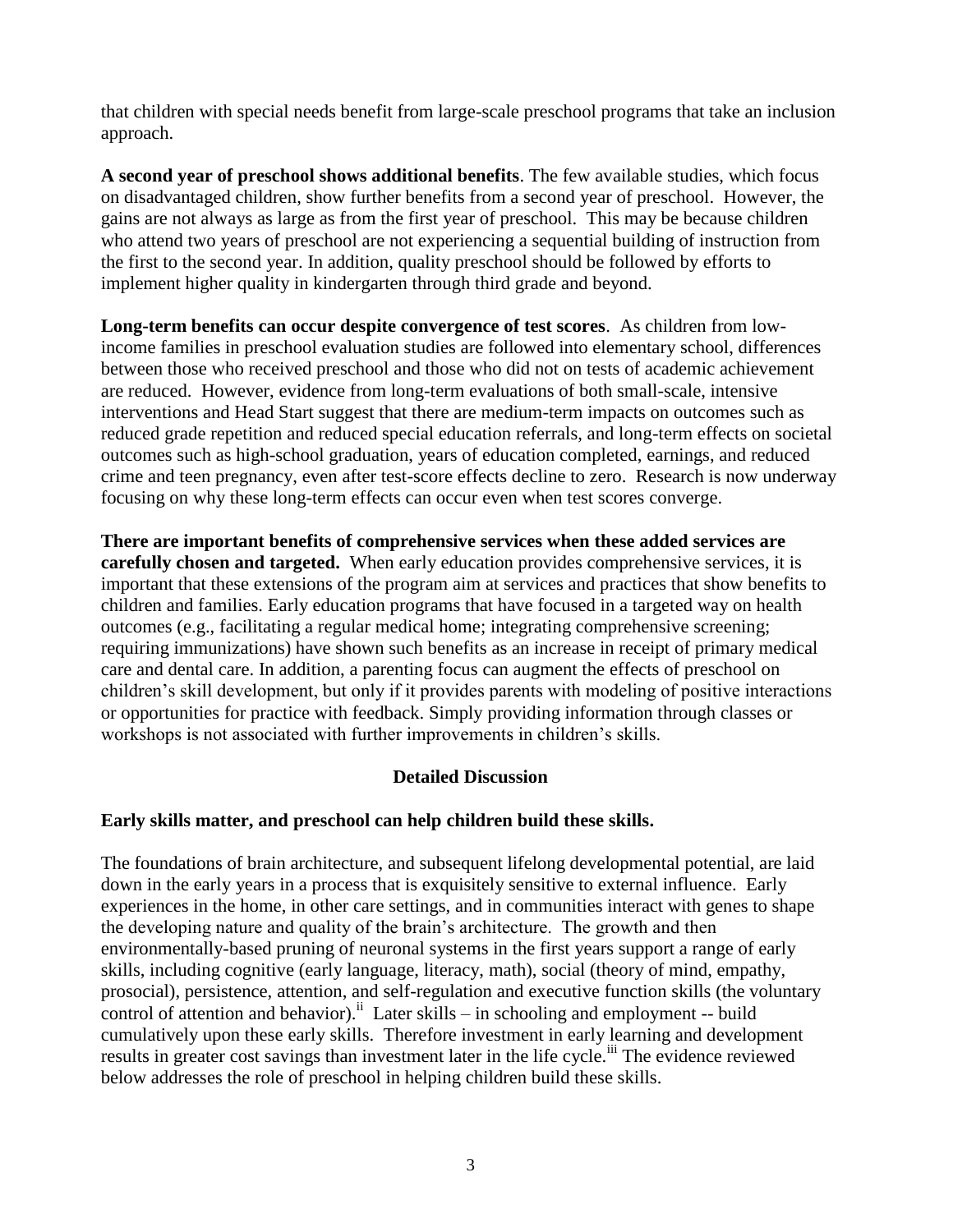#### **Rigorous evidence suggests positive short-term impacts of preschool programs.**

**Effects on language, literacy, and mathematics.** Robust evidence suggests that a year or two of center-based ECE for three- and four-year-olds, provided in a developmentally appropriate program, will improve children's early language, literacy, and mathematics skills when measured at the end of the program or soon after.<sup>iv</sup> These findings have been replicated across dozens of rigorous studies of early education programs, including small demonstration programs and evaluations of large public programs such as Head Start and some state pre-K programs. Combining across cognitive (e.g., IQ), language (e.g., expressive and receptive vocabulary) and achievement (e.g., early reading and mathematics skills) outcomes, a recent meta-analysis including evaluations of 84 diverse early education programs for young children evaluated between 1965 and 2007 estimated the average post-program impact to be about .35 standard deviations.<sup>V</sup> This represents about a third of a year of additional learning, above and beyond what would have occurred without access to preschool. These data include both the well-known small demonstration programs such as Perry Preschool, which produced quite large effects, as well as evaluations of large preschool programs like Head Start, which are characterized both by lower cost but also more modest effects. Two recent evaluations of at-scale urban programs, in Tulsa and Boston, showed large effects (between a half of a year to a full year of additional learning) on language, literacy and math. $\frac{vi}{i}$ 

**Effects on socio-emotional development.** The effects of preschool on socio-emotional development<sup>vii</sup> are not as clear-cut as those on cognitive and achievement outcomes. Far fewer evaluation studies of general preschool (that is, preschool without a specific behavior-focused component) have included measures of these outcomes. And relative to measures of achievement, language and cognition, socio-emotional measures are also more varied in the content they cover and quality of measurement.

A few programs have demonstrated positive effects on children's socioemotional development. Perry Preschool was found to have reduced children's externalizing behavior problems (such as acting out or aggression) in elementary school.<sup>viii</sup> More recently, the National Head Start Impact Study found no effects in the socioemotional area for four-year-old children, although problem behavior, specifically hyperactivity, was reduced after one year of Head Start among three-yearolds.<sup>ix</sup> An evaluation of the Tulsa prekindergarten program found that prekindergarten attendees had lower levels of timidity and higher levels of attentiveness, suggesting greater engagement in the classroom, than was the case for other students who neither attended prekindergarten nor Head Start. However, there were no differences among prekindergarten and other children in their aggressive or hyperactive behavior.<sup> $x$ </sup> A recent explanation for the divergence of findings is suggested by meta-analytic work on aggression, which found that modest improvements in children's aggressive behavior occurred among programs that made improving children's behavior an explicit goal. $^{x_1}$ 

**Effects on health.** The effects of preschool on children's health have been rigorously investigated only within the Head Start program; Head Start directly targets children's health outcomes, while many preschool programs do not. Head Start has been shown to increase child immunization rates. In addition, there is evidence that Head Start in its early years of implementation reduced child mortality, and in particular mortality from causes that could be attributed plausibly to aspects of Head Start's health services, particularly immunization and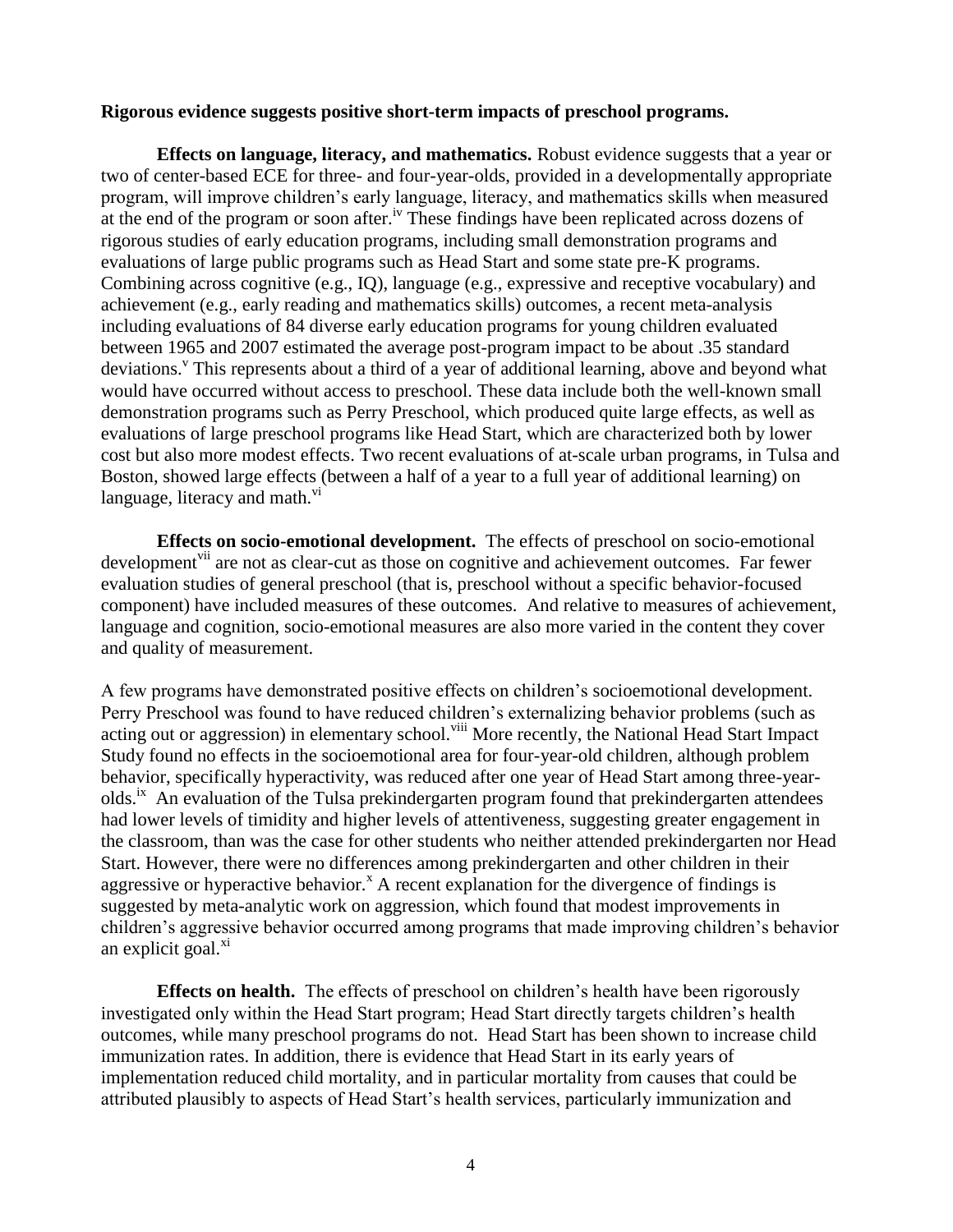health screening (e.g. measles, diabetes, whooping cough, respiratory problems, etc).<sup>xii</sup> More recently, the national Head Start Impact Study found somewhat mixed impacts on children's health outcomes between the end of the program and the end of first grade.<sup>xiii</sup> Head Start had small positive impacts on some health indicators, such as receipt of dental care, whether the child had health insurance, and parents' reports of whether their child had good health, at some postprogram time points but not at others. Head Start had no impact at the end of first grade on whether the child had received care for an injury within the last month or whether the child needed ongoing care. The positive impacts of Head Start on immunization, dental care and some other indicators may be due to features of its health component – the program includes preventive dental care, comprehensive screening of children, tracking of well-child visits and required immunizations, and assistance if needed with accessing a regular medical home. In contrast to the literature on Head Start and health outcomes, there are almost no studies of the effects of public prekindergarten on children's health.

#### **A second year of preschool shows additional benefits.**

There are few studies that have examined the relative impact of one vs. two years of preschool education, and none that randomly assigned this condition. All of the relevant studies focus on disadvantaged children. The existing evidence suggests that more years of preschool seem to be related to larger gains, but the added impact of an additional year is often smaller than the gains typically experienced by a four-year-old from one year of participation.<sup>xiv</sup> Why the additional year generally results in smaller gains is unclear. It may be that children who attend multiple years experience the same curriculum across the two years rather than experiencing sequenced two-year curricula, as many programs mix three-year-old and four-year-olds in the same classroom.

## **Children show larger gains in higher-quality preschool programs.**

Higher-quality preschool programs have larger impacts on children's development while children are enrolled in the program and are more likely to create gains that are sustained after the child leaves preschool. Process quality features -- children's immediate experience of positive and stimulating interactions -- are the most important contributors to children's gains in language, literacy, mathematics and social skills. Structural features of quality (those features of quality that can be changed by structuring the setting differently or putting different requirements for staff in place, like group size, ratio, and teacher qualificaitons) help to create the conditions for positive process quality, but do not ensure that it will occur.

For example, smaller group sizes and better ratios of staff to children provide the right kind of seting for children to experience more positive interactions. But this context itself is not enough. Teacher qualifications such as higher educational attainment and background, certification in early childhood, or higher than average compensation for the field are features of many early education programs that have had strong effects. Yet here too, research indicates that qualifications alone do not ensure greater gains for children during the course of the preschool years. $X^V$  To promote stronger outcomes, preschool programs should be characterized by both structural features of quality *and* ongoing supports to teachers to assure that the immediate experiences of children, those provided through activities and interactions, are rich in content and stimulation, while also being emotionally supportive.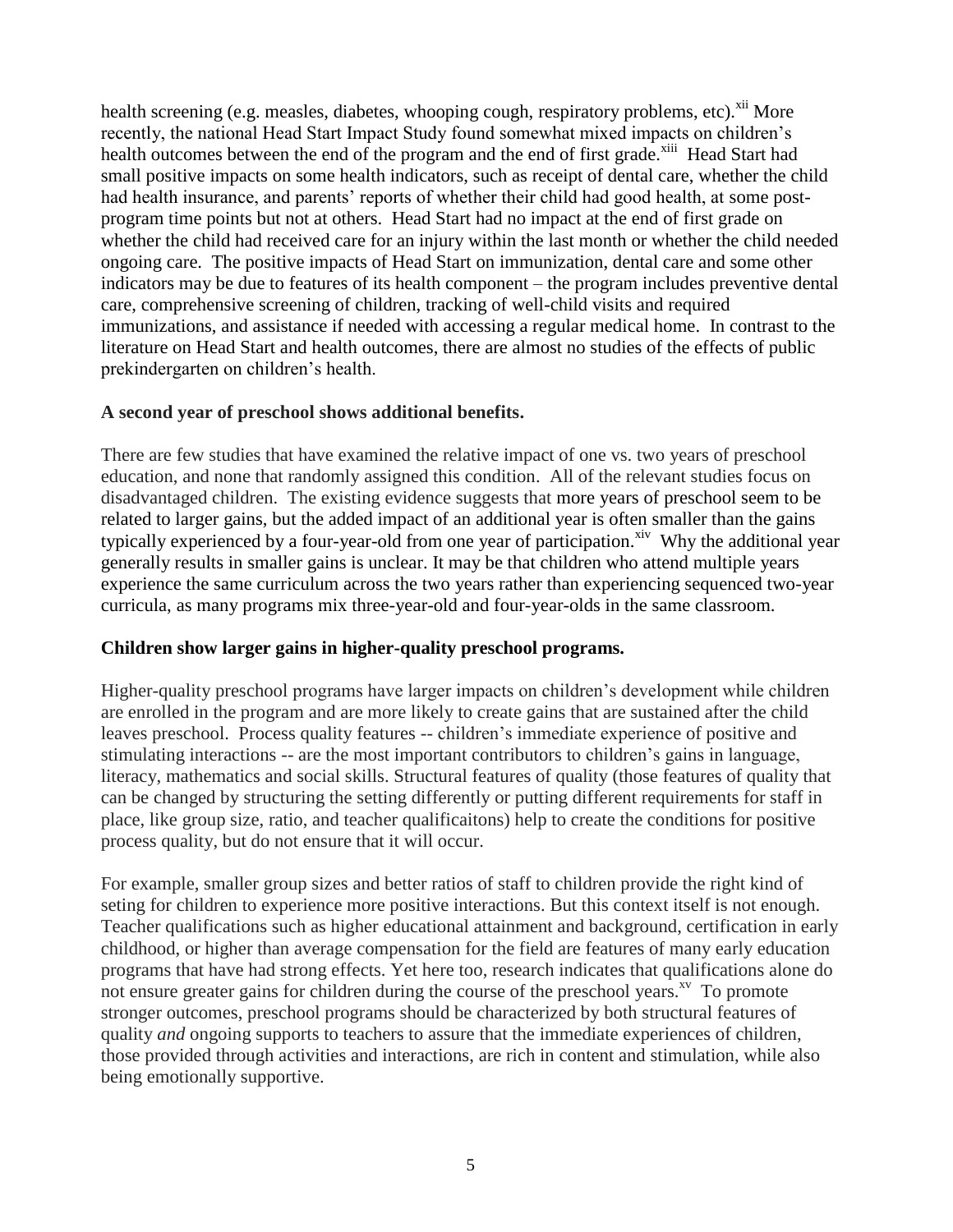The aspects of process quality that appear to be most important to children's gains during the preschool years include teachers providing frequent, warm and responsive interactions.<sup>xvi</sup> In addition, teachers who encourage children to speak, with interactions involving multiple turns by both the teacher and child to discuss and elaborate on a given topic, foster greater gains during the preschool year, across multiple domains of children's learning.<sup>xvii</sup> Both the warm and responsive interaction style and elaborated conversations also predict the persistence of gains into the school years.<sup>xviii</sup> Some evidence suggests that children who have more opportunities to engage in ageappropriate activities with a range of varied materials such as books, blocks, and sand show larger gains during the preschool years (and those gains are maintained into the school years).<sup>xix</sup>

## **Quality in preschool classrooms is in need of improvement, with instructional support levels particularly low.**

Both longstanding and more recent research reveal that the average overall quality of preschool programs is squarely in the middle range of established measures. In large-scale studies of public prekindergarten, for example, only a minority of programs are observed to provide excellent quality; a comparable minority of programs are observed to provide poor quality.<sup>xx</sup> It is therefore not surprising that impacts of most of the rigorously evaluated public prekindergarten programs fall shy of those in Tulsa and Boston (in the small to moderate range for reading and math, that is, a few months of added learning, rather than the half-year to full-year of additional learning that was found in Tulsa and Boston). <sup>xxi</sup> Head Start programs also show considerable variation in quality. While few programs are rated as having "poor" quality, research suggests that as in studies of many public prekindergarten programs, Head Start programs on average show instructional quality levels well below the midpoint of established measures.<sup>xxii</sup> In sum, there is variation in quality in both Head Start and prekindergarten nationally, with no clear pattern of one being stronger in quality than the other in the existing research. It is important to note here that funding streams are increasingly mixed on the ground, with prekindergarten programs using Head Start performance standards or programs having fully blended funds; thus, these two systems are no longer mutually exclusive in many locales.

High-quality programs implemented at scale are possible, according to recent research. Evaluation evidence on the Tulsa and Boston prekindergarten programs shows that high-quality public pre-k programs can be implemented across entire diverse cities and produce substantial positive effects on multiple domains of children's development. Assuring high quality in these public programs implemented at scale has entailed a combination of program standards, attention to teacher qualifications and compensation, additional ongoing on-site quality supports such as the ones described previously, and quality monitoring.

## **The combination of developmentally focused, intensive curricula with integrated, inclassroom professional development can boost quality and children's skills.**

Curricula can play a crucial role in ensuring that children have the opportunity to acquire school readiness skills during the preschool years. Preschool curricula vary widely. Some, typically labeled "global" curricula, tend to have a wide scope, providing activities that are thought to promote socio-emotional, language, literacy, and mathematics skills and knowledge about science, arts, and social studies. Other curricula, which we label "developmentally focused", aim to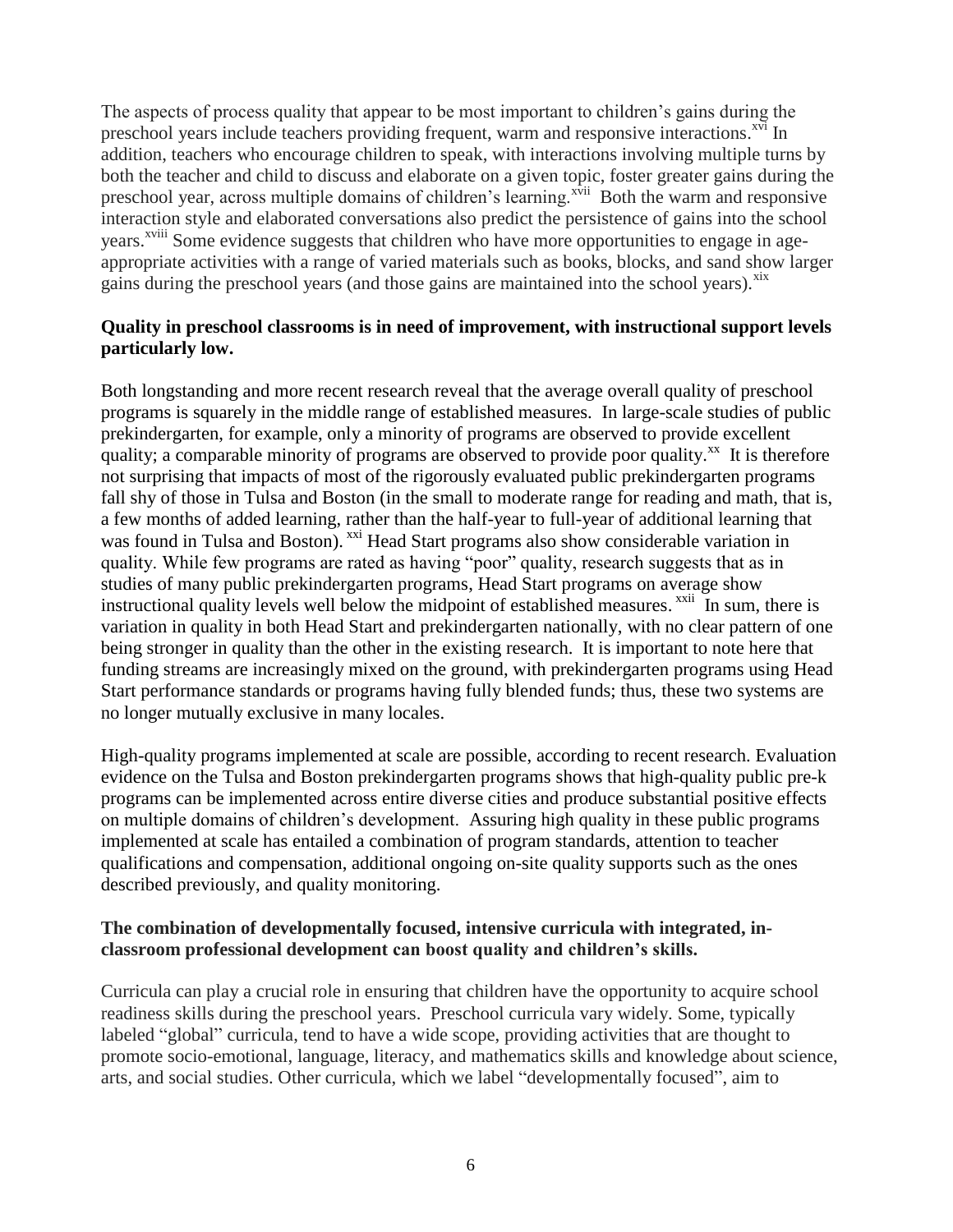provide intensive exposure to a given content area based on the assumption that skills can be better fostered with a more focused scope.<sup>xxiii</sup>

Global curricula have not often been evaluated rigorously. However, the evidence that exists from evaluations by independent evaluators suggests no or small gains associated with their use, when compared with curricula developed by individual teachers or to other commercially available or researcher-developed curricula.<sup> $\bar{x}xiv$ </sup> A revised version of such a curriculum is currently being evaluated via a randomized trial.<sup>xxv</sup>

As for developmentally focused curricula, several recent experimental evaluations have demonstrated moderate to large gains in the targeted domains of children's development, for math curricula,<sup>xxvi</sup> language and literacy curricula,<sup>xxvii</sup> and curricula directed at improving socioemotional skills and self-regulation, compared to usual practice in preschool classrooms,<sup>xxviii</sup> which typically involve more global curricula.

Most of the successful curricula in these recent evaluations are characterized by intensive professional development that often involves coaching at least twice a month, in which an expert teacher provides feedback and support for in-classroom practice, either in person or in some cases through observation of videos of classroom teaching. Some curricula also incorporate assessments of child progress that are used to inform and individualize instruction, carried out at multiple points during the preschool year. These assessments allow the teacher to monitor the progress of each child in the classroom and modify her content and approach accordingly.

This recent set of research suggests that intensive, developmentally focused curricula with integrated professional development and monitoring of children's progress offer the strongest hope for improving classroom quality as well as child outcomes during the preschool years. However, more evidence is needed about the effectiveness of such curricula, particularly studies of curricula implemented without extensive support of the developer, or beyond initial demonstrations of efficacy.<sup>xxix</sup> That is, the majority of rigorously conducted trials of developmentally focused curricula have included extensive involvement of the developer(s) and have occurred on a relatively small scale. There have been only a few trials of curricula in "real world" conditions – meaning without extensive developer(s)' involvement and across a large program. Some notable recent results in "real world" conditions show promise that substantial effects can be achieved,<sup>xxx</sup> but more such studies are needed given the widely noted difficulties in taking interventions to scale. $^{xxxi}$ 

A recent development in early childhood curricula is the implementation of integrated curricula across child developmental domains (for example, socio-emotional and language; math and language), which retain the feature of defined scope for each area. In two recent successful instances, efforts were made to ensure feasible, integrated implementation; importantly, coaches and mentor teachers were trained across the targeted domains and curricula.<sup>xxxii</sup>

In addition to in-classroom professional development supports, the pre-service training and education of teachers is of critical concern in the field of preschool education. However, here evaluation research is still scant. There are a range of recent innovations – for example, increasing integration of practica and in-classroom experiences in higher education teacher preparation courses; hybrid web-based and in-person training approaches; and attention to overlooked areas of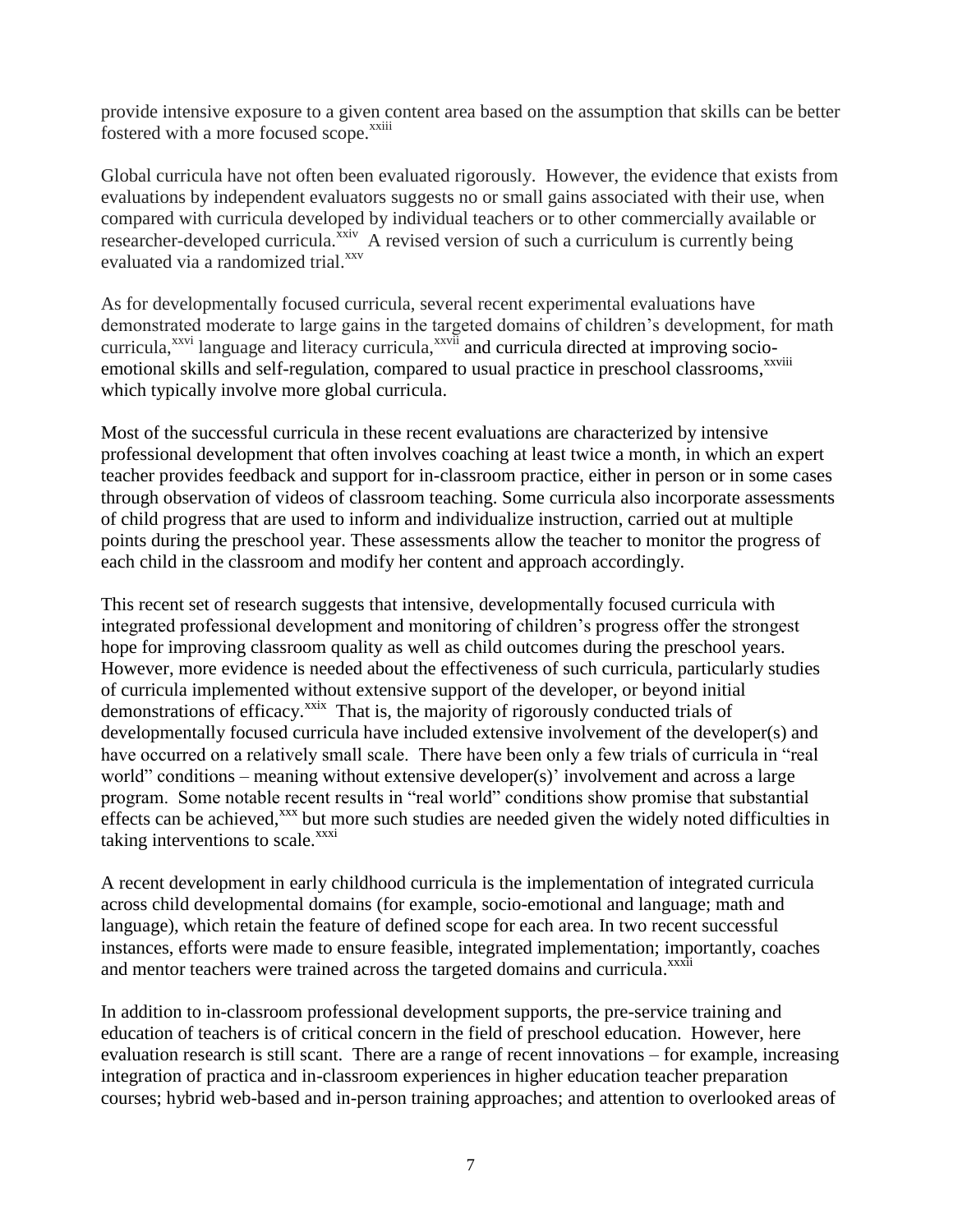early childhood teacher preparation such as work with children with disabilities, work with children learning two languages, or teaching of early math skills. However, these innovations have yet to be fully evaluated for their impact on teacher capacities or preschool program quality.<sup>xxxiii</sup>

#### **Over the course of elementary school, scores for children who have and have not had preschool typically converge. Despite this convergence, there is some evidence of effects on societally important outcomes in early adulthood.**

As children in preschool evaluation studies are followed into elementary school, the differences between those who received preschool and those who did not are typically reduced, based on the available primary-school outcomes of evaluations (chiefly test scores of reading and math achievement). This phenomenon of reduced effect sizes on test scores over time is often labeled "fadeout."<sup>xxxiv</sup> We use the term convergence, as this term more accurately captures how outcomes like test scores of children who participated vs. did not participate in preschool converge over time as the non-attenders catch-up. There is not yet a strong evidence base on reasons for the convergence of test scores in follow-up evaluations of children after early childhood. A number of factors may be involved – for example, low quality of primary schooling, particularly for students in disadvantaged areas, may fail to build on the gains created by early childhood education. XXXV Having students who attended and benefited from preschool may also permit elementary-school teachers to focus more on the non-attenders, and this extra attention may explain the convergence or catch-up pattern.

**Persistence of effects in landmark, small demonstration programs.** A handful of small-scale demonstration programs show that while the language, literacy, and mathematics test scores of children participating versus not participating in preschool programs tend to converge as children progress through their K-12 schooling careers, the programs nonetheless appear to produce effects on a wide range of behavioral, health, and educational outcomes that persist into adulthood. The existing evidence pertains to low-income populations. The two most famous randomized experimental tests of preschool interventions with long-term outcome data – Perry Preschool and Abecedarian – provided striking evidence of this. Both programs produced large initial impacts on achievement test scores, but the size of these impacts fell in magnitude as children aged. Nonetheless, there were very large program effects on schooling attainment and earnings during adulthood.<sup>xxxvi</sup> The programs also produced striking results for criminal behavior; fully 60-70% of the dollar-value of the benefits to society generated by Perry Preschool come from impacts in reducing criminal behavior.<sup>xxxvii</sup> In Abecedarian, the treatment group's rate of felony convictions or incarceration by age 21 is fully one-third below that of the control group.<sup>xxxviii</sup> There were other important effects as well, with reductions in teen pregnancy in both studies for treatment group members and reductions in tobacco use for treatment group members in Abecedarian.

**Persistence of effects in programs at scale.** Patterns of converging test scores but emerging impacts in adulthood are present in some other noteworthy preschool programs as well. These also focus on disadvantaged populations. For example, in studies of Head Start, there appear to be long-term gains in educational, behavioral and health outcomes even after test score impacts decline to zero. Specifically, a number of quasi-experimental studies of Head Start children who participated in the program in the 1960's, 1970's and 1980's find test score effects that are no longer statistically significant within a few years after the children leave the program. But even though Head Start participants have test scores that look similar to other children by early to mid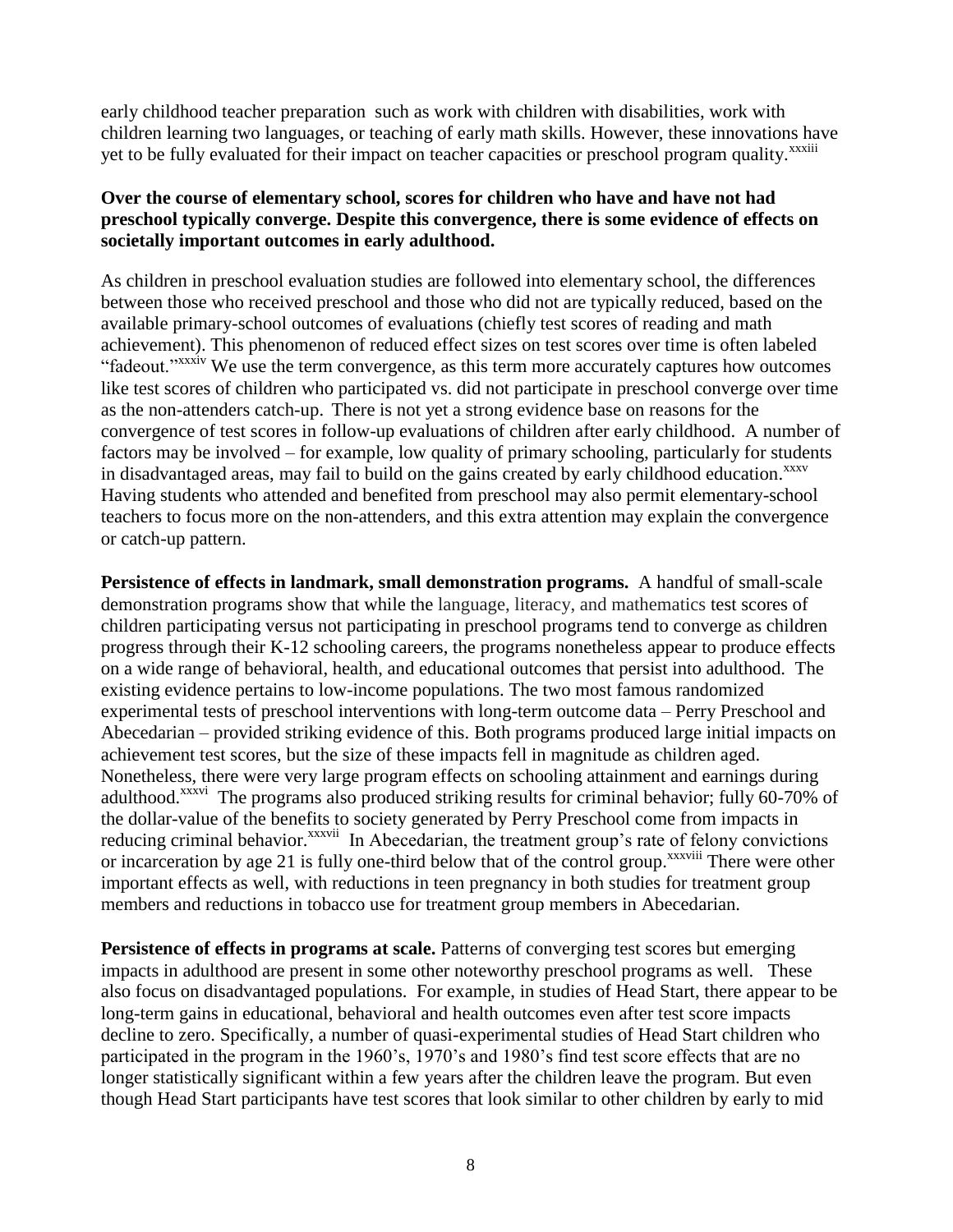elementary school, these studies show that Head Start children wind up completing more years of schooling, earning more, being healthier, and (in at least some studies) may be less likely to engage in criminal behavior.<sup>xxxix</sup> Two studies have examined the medium-term persistence of gains of publicly-funded state prekindergarten programs. One of these has followed children through third grade and found persistence of mathematics gains, but not reading gains, through third grade for boys.<sup>x1</sup> The second study has followed children through first grade and has found convergence of participating and non-participating children's cognitive skills and mixed impacts on children's behavioral outcomes.<sup>xli</sup>

**Future Directions in Sustaining Short-Term Gains from Preschool.** Despite several promising studies of long-term gains, we caution that the vast majority of preschool program evaluations have not included long-term follow-up. Strategies for sustaining short-term gains for children require more exploration and evaluation. One path to sustaining short-term gains may be to maximize the short-term impact, by ensuring that quality of preschool is high, according to the approaches described previously. Another is to work towards greater continuity in learning goals and approaches across the preschool and early elementary years by, for example, ensuring instructional quality and support for health and socio-emotional learning in kindergarten and the early elementary grades. And finally, efforts to bolster three major influences that parents have on children's development – their psychological well-being; their parenting behaviors; and their economic security – have not often been part of preschool education, but intensifying and further specifying these components may increase the impact of preschool. Recent advances in successful parenting interventions, which provide great specificity and intensive focus on the dimension of parenting targeted (e.g., specific behavior management approaches or contingent responsiveness), have yet to be integrated with preschool systems.<sup>xlii</sup> A recent meta-analytic study suggests that a parenting-focused component can be an important complement to preschool and produce added gains in children's cognitive skills. The key is that the component on parenting be delivered via modeling of positive interactions or opportunities for practice with feedback. Didactic workshops or classes in which parents merely receive information about parenting strategies or practices appeared to produce no additive benefits beyond those from the early education component of preschool alone.<sup>xliii</sup> Efforts to integrate recent advances in adult education and workforce development programs (a new set of two- or dual-generation programs), similarly, are just now being evaluated. <sup>xliv</sup>

#### **Preschool's Effects for Different Subgroups**

*Family income.* **Recent evidence suggests that high-quality preschool positively contributes to the language, literacy, and mathematics skills growth of both low-and middle-income children, but has the greatest impact on children living in or near poverty.** Until recently, it has been difficult to compare the effectiveness of high-quality preschool across income groups, because almost all of the earlier studies focused on programs that targeted children from poor families. For example, the median percentage of families in poverty in rigorous early childhood education evaluations identified in a recent meta-analysis was  $91\%$ .<sup>xlv</sup> One study from the 1980's of the positive impacts of preschool education on children from well-to-do families suggested substantial positive impacts on boys.<sup>xlvi</sup> More recently, the advent of universal pre-K in a small number of states and communities has permitted comparisons based on income. In two studies of public prekindergarten programs, positive and substantial impacts on language, literacy, and mathematics skills were obtained for both low-and middle-income children. In both of these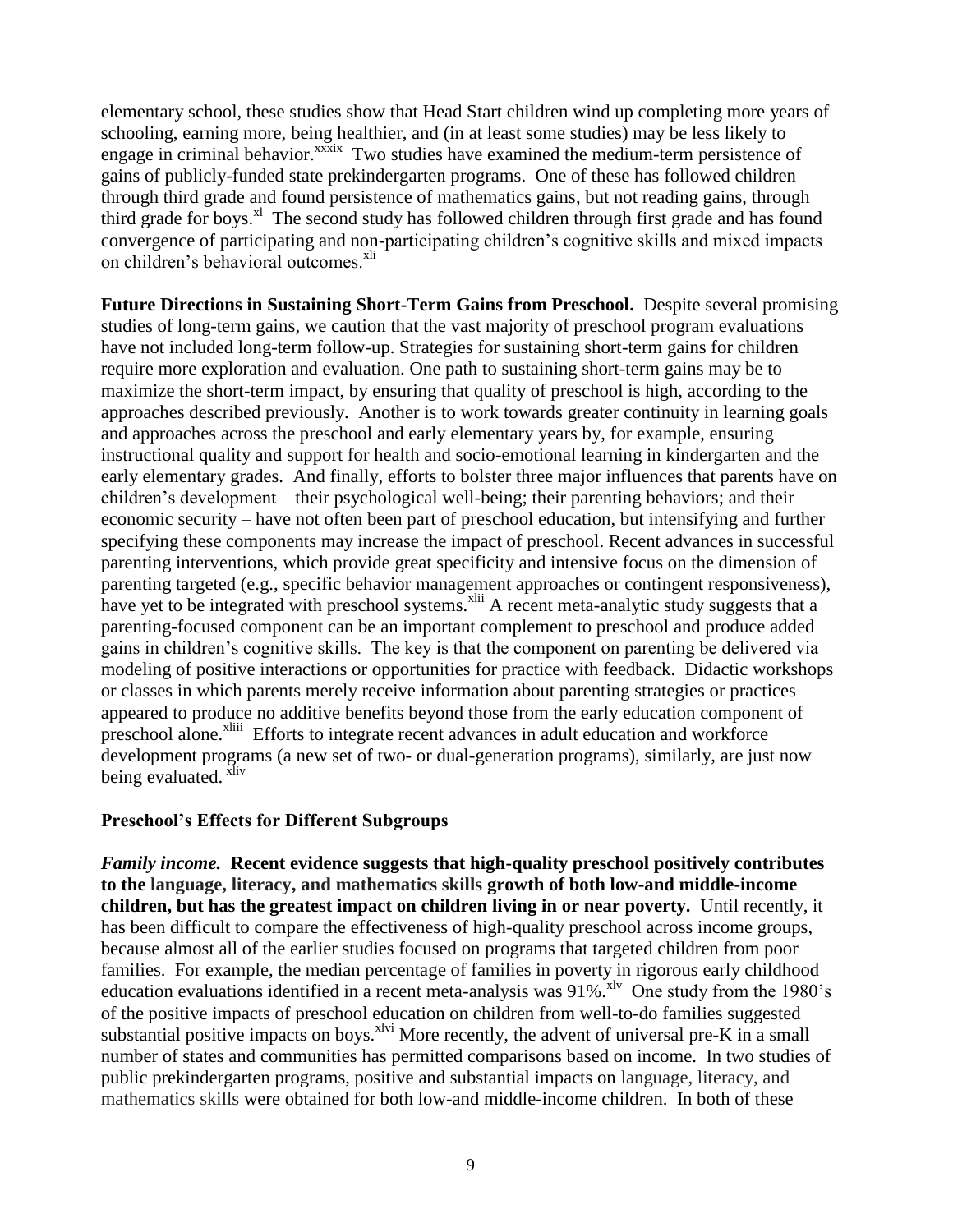studies, the impacts were larger for children living in or near poverty (as indicated by free- or reduced-lunch status), but still substantial for their less disadvantaged peers.<sup>xlvii</sup>

*Race/ethnicity.* **Overall, the current research evidence suggests that children of different racial/ethnic groups benefit from preschool.** Many of the most prominent evaluations from the 1960's, 1970's and 1980's (e.g., Perry, Abecedarian, and the Chicago Parent-Child Centers) focused on African American students, with no comparisons of effects possible across different racial/ethnic groups. Several more recent studies have compared effects for students from different racial/ethnic backgrounds. The Head Start Impact Study reached somewhat different conclusions for three-year-olds and four-year-olds: for three-year-olds, positive post-program impacts were strongest for African Americans and Hispanics, relative to White, non-Hispanic children; for fouryear-olds, positive impacts were smaller for Hispanics, again relative to White, non-Hispanic children.<sup>xlviii</sup> The Tulsa study found substantial improvements in school readiness for prekindergarten participants from all racial and ethnic groups. Effect sizes were moderate to large for all racial and ethnic groups studied (white, black, Hispanic, Native American) but especially large for Hispanics.<sup>xlix</sup> The Boston study found substantial benefits in language, literacy, mathematics, and executive functioning domains for children from all racial and ethnic groups. Effect sizes were especially large for Hispanics and for Asian Americans, though the sample size for Asian Americans was relatively small.

*Dual language learners and children of immigrants.* **Positive impacts of preschool can be as strong or stronger for dual language learners and children of immigrants, compared to their English-speaking or native-born counterparts.** Given the specific challenges and opportunities faced in school by dual language learners  $(DLL)^{li}$  and the growing number of such students in the U.S., it is important to know how high-quality preschool programs impact them in particular, as well as the features of quality that are important to their development. National non-experimental evidence suggests that positive effects of preschool on early reading and math achievement are as strong for children of immigrants as for children of the native-born.<sup> $\overline{li}$ </sup> In the Tulsa prekindergarten program, effects for Hispanic students who came from homes where Spanish was the primary spoken language (dual language learners) were mlarger than effects for Hispanic students who came from homes where English was the primary spoken language.<sup>liii</sup> And the National Head Start Impact Study found significantly stronger positive impacts of Head Start on language and school performance at the end of kindergarten for dual-language learners, relative to their native speaking counterparts.

Generally, the same features of quality that are important to the academic outcomes of monolingual English speaking children appear to be important to the development of DLL. However, a feature of early childhood settings that may be important specifically to the development of DLL is language of instruction. There is emerging research that preschool programs that systematically integrate both the children's home language and English language development promote achievement in the home language as well as English language development.<sup>fiv</sup> While there are no large meta-analytic studies of bilingual education in preschool, meta-analyses of bilingual education in elementary school and several experimental preschool studies have reached this conclusion.<sup>lv</sup> Home language development does not appear to come at the cost of developing English language skills, but rather strengthens them. Thus, programs that intentionally use both languages can promote emergent bilingualism, a characteristic that may be valuable in later development.<sup>lvi</sup>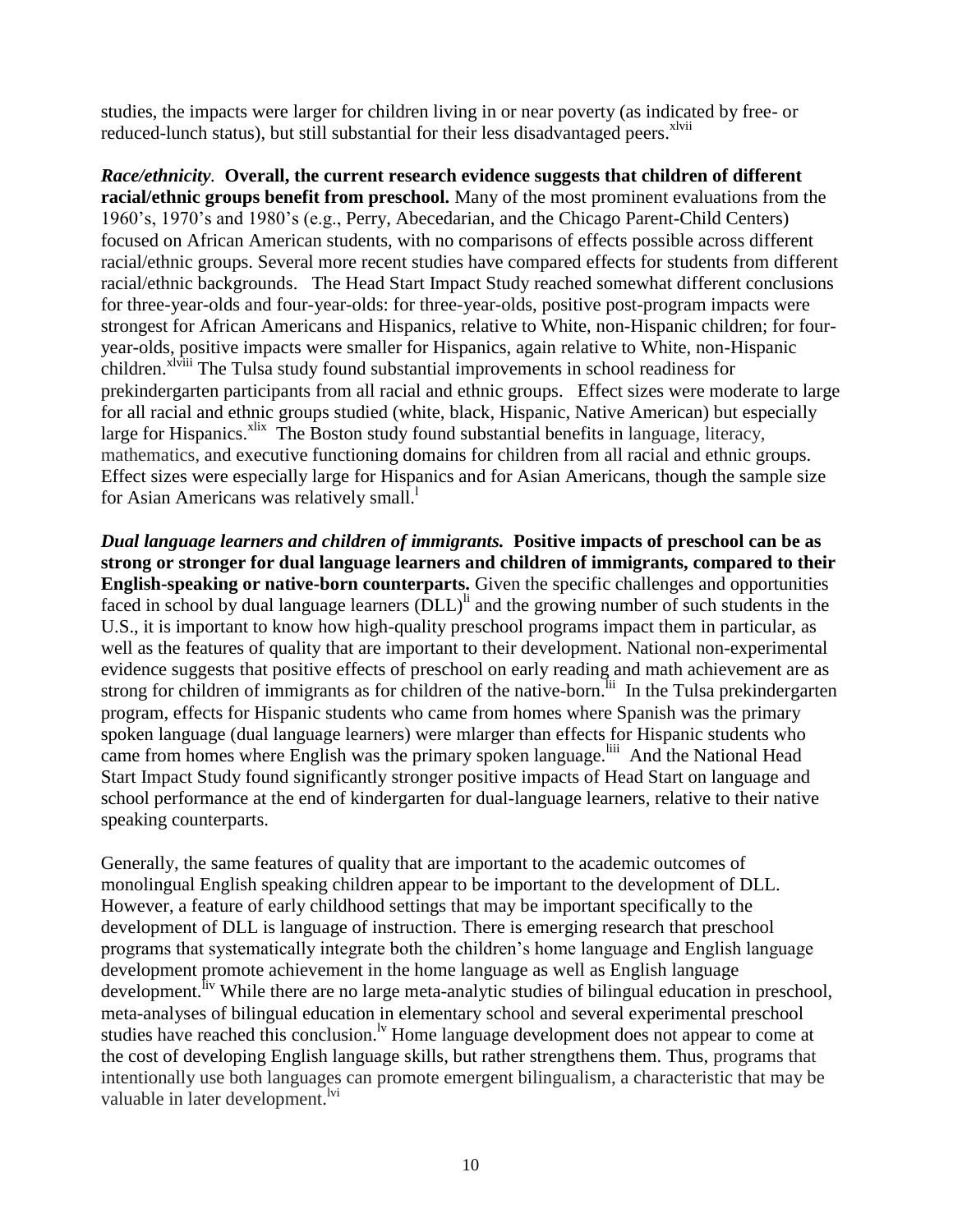*Children with special needs.* More rigorous research is needed on the effects of preschool on children with special needs (note that we do not discuss effects of preschool programs that serve only children with special needs). The Head Start Impact Study found that children with special needs randomly assigned to Head Start as 3-year-olds made significant gains in math and socialemotional development at the end of first grade compared to peers assigned to the control group. <sup>Ivii</sup> Research on the Tulsa pre-K program found that children with special needs who participated in pre-K experienced significant improvements – comparable to those for typically developing children -- in their reading skills and-writing skills, though not necessarily in math. There is a need to test these patterns in other studies.

#### **The benefits of quality preschool outweigh the costs.**

High-quality preschool programs are one of many possible ways to support children's development, and it is important to ask whether the benefits from such programs can offset their considerable costs. Cost-benefit frameworks enable researchers to assess the value of social investments.<sup>Iviii</sup> Key to this technique is a systematic accounting of the costs and benefits of an intervention, based on a careful comparison of outcomes for those individuals who participated in the program and otherwise similar individuals who did not. Early childhood education costs refer to all expenditures necessary to provide the program, including staff time and capital investments. Benefits typically take one of two forms. First, benefits may come from cost savings, such as reduced spending for special education and grade retention, as well as lower involvement in the child protection, welfare, and criminal justice systems. Second, benefits may flow from greater economic productivity, especially higher earnings as adults. It is also important to note that benefits can accrue not only to the individuals who directly participated in preschool programs, but also to society (e.g., the value of not being a crime victim). When both costs and benefits are quantified, researchers can produce an estimate of a program's benefits relative to its costs.

Rigorous efforts to estimate benefit/cost ratios of preschool have yielded very positive results, suggesting that early childhood education can be a wise financial investment. Using data on the long-term life outcomes of program participants and non-participants, assessments of the Perry Preschool program<sup>lix</sup> and the Chicago Parent Child Centers<sup>lx</sup> both yielded estimates of about 7 to 1 or higher. Estimates of the longer and thus more costly Abecedarian Project (program length of 5 years) have produced a lower estimate of approximately 2.5 to  $1.^{ixi}$  Other scholars, lacking hard evidence on long-term impacts for program participants and non-participants who have not yet become adults, have made projections by blending evidence on short-term results from the program with evidence on the relationship between short-term results and adult outcomes from other sources. Such efforts have yielded estimates for universal pre-kindergarten programs (available to children from all income groups) that range from  $3$  to  $1$  to  $5$  to  $1$ . <sup>Ixii</sup> The divergence of estimates across programs suggests that it may be hard to predict the exact rate of return for programs. However, the best current evidence suggests that the impact of quality preschool per dollar spent on cognitive and achievement outcomes is larger than the average impact of other well-known educational interventions per dollar spent, such as class-size reductions in elementary schools.<sup>lxiii</sup>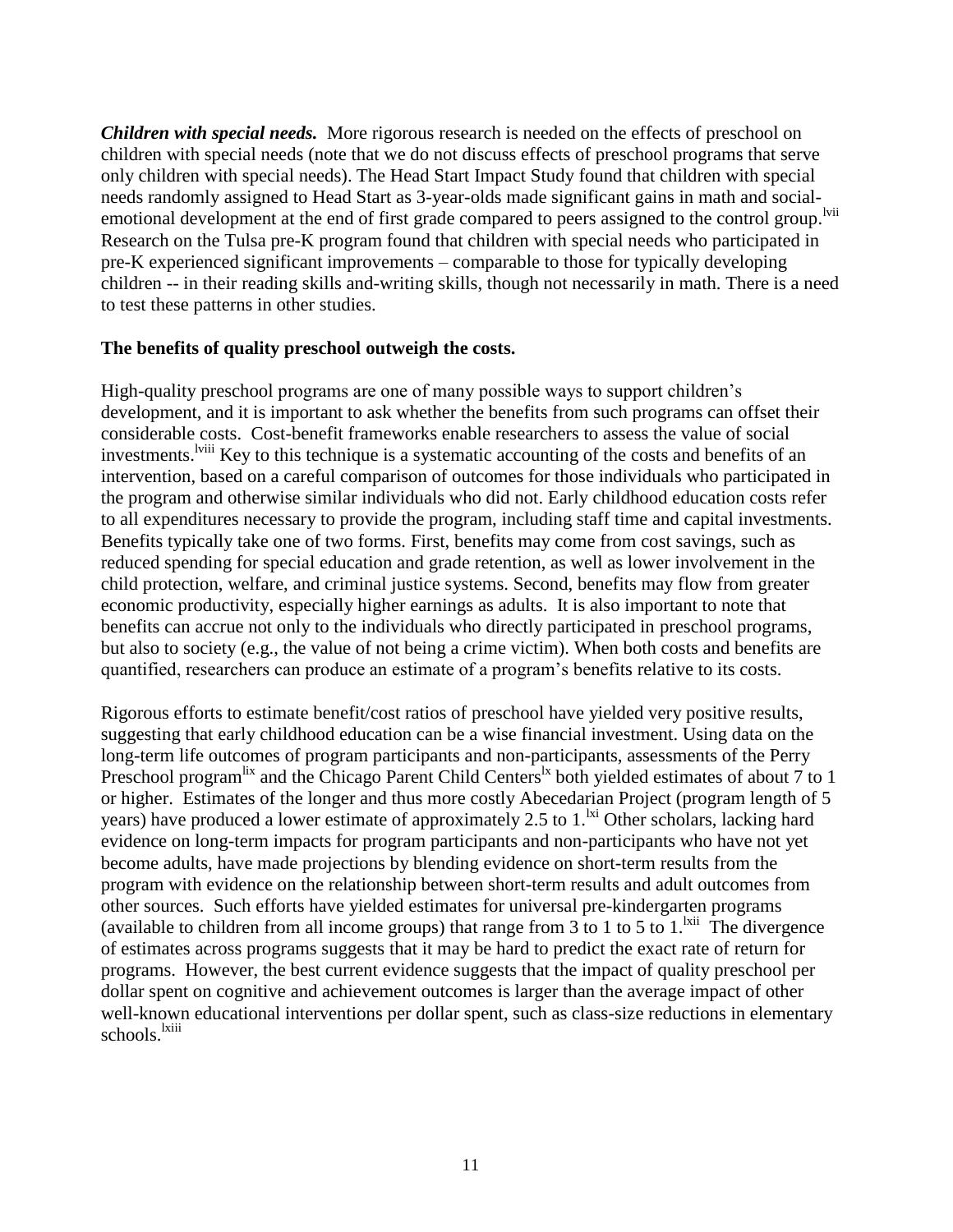The consistent finding of benefits that substantially exceed preschool program costs indicates that high-quality early childhood education programs are among the most cost-effective educational interventions and are likely to be profitable investments for society as a whole.

#### ENDNOTES

 $\overline{a}$ 

 $\mathbb{I}^{\text{ii}}$  Blair, C., & Razza, R. P. (2007). Relating effortful control, executive function, and false belief understanding to emerging math and literacy ability in kindergarten. *Child Development*, *78*, 647-663; Caspi, A., Moffitt, T. E., Newman, D. L., & Silva, P. A. (1996). Behavioral observations at age 3 years predict adult psychiatric disorders: Longitudinal evidence from a birth cohort. *Archives of General Psychiatry*, *53*, 1033-1039; Duncan, G. J., Dowsett, C. J., Claessens, A., Magnuson, K., Huston, A. C., Klebanov, P., ... & Japel, C. (2007). School readiness and later achievement. *Developmental Psychology*, *43*, 1428-1446; Heckman, J. J. (2006). Skill formation and the economics of investing in disadvantaged children. *Science*, *312*, 1900-1902; Harvard Center on the Developing Child. (2011). *The foundations of lifelong health are built in early childhood.* Cambridge, MA: Author. Shonkoff, J. P., Boyce, W. T., & McEwen, B. S. (2009). Neuroscience, molecular biology, and the childhood roots of health disparities. *JAMA, 301*, 2252-2259.

<sup>iv</sup> Camilli, G., Vargas, S., Ryan, S., & Barnett, W. S. (2010). Meta-analysis of the effects of early education interventions on cognitive and social development. *The Teachers College Record*, *112*, 579-620. Wong, V. C., Cook, T. D., Barnett, W. S., & Jung, K. (2008). An effectiveness-based evaluation of five state prekindergarten programs. *Journal of Policy Analysis and Management, 27*, 122-154.

<sup>v</sup> Advisory Committee on Head Start Research and Evaluation (2012). *Advisory committee on Head Start research and evaluation: Final report.* Washington, DC; Administration for Children and Families; Campbell, F. A., Ramey, C. T., Pungello, E., Sparling, J., & Miller-Johnson, S. (2002). Early childhood education: Young adult outcomes from the Abecedarian project. *Applied Developmental Science, 6*, 42-57; Duncan, G. J., & Magnuson., K. (2013). Investing in preschool programs. *Journal of Economic Perspectives*, *27*, 109-132; Leak, J., Duncan, G. J., Li, W., Magnuson, K., Schindler, H., & Yoshikawa, H. (2010, March). Is timing everything? How early childhood education program impacts vary by starting age, program duration and time since the end of the program. Paper presented at the Biennial Meeting for the Society for Research on Child Development, Montreal, Quebec, Canada; Puma, M., Bell, S. Cook, R., Heid, C., & Lopez, M. (2005). *Head Start impact study: First year findings.* Washington, D.C.: U.S. Department of Health and Human Services, Administration for Children and Families; Reynolds, A.J. (2000). *Success in early intervention: The Chicago child-parent centers*. Lincoln, Nebraska: University of Nebraska Press; Schweinhart, L. J., Montie, J., Xiang, Z., Barnett, W. S., Belfield, C. R., & Nores, M. (2005). *Lifetime effects: The HighScope Perry Preschool study through age 40*. Ypsilanti, MI: HighScope Press.

vi Gormley, W., Gayer, T., Phillips, D.A., & Dawson, B. (2005). The effects of universal pre-k on cognitive development. *Developmental Psychology, 41,* 872-884; Weiland, C., & Yoshikawa, H. (2013). Impacts of a prekindergarten program on children's mathematics, language, literacy, executive function, and emotional skills. *Child Development.*

<sup>vii</sup> For example, positive behaviors showing empathy, cooperation, or prosocial orientations, or problem behaviors such as antisocial, aggressives, hyperactive, impulsive, withdrawn, depressed, or anxious behaviors.

viii Heckman, J., Pinto, R., & Savelyev, P. A. (2012). *Understanding the mechanisms through which an influential early childhood program boosted adult outcomes (*NBER Working Paper No. 18581). Cambridge, MA: National Bureau of Economic Research.

ix Puma, M., Bell, S. Cook, R., Heid, C., & Lopez, M. (2005). *Head Start impact study: First year findings.* Washington, D.C.: U.S. Department of Health and Human Services, Administration for Children and Families.

<sup>x</sup> Gormley, W. T., , Phillips, D. A., Newmark, K., Welti, K., & Adelstein, S. (2011). Social-emotional effects of early childhood education programs in Tulsa. *Child Development, 82*, 2095-2109.

xi Schindler, H.S., Kholoptseva, J., Oh, S.S., Yoshikawa, H., Duncan, G.J., & Magnuson, K.A. (2013). *Preventing aggression and antisocial behaviors through preschool interventions: A meta-analytic study.* Manuscript in preparation.

xii Currie, J., & Thomas, D. (1995). Does Head Start make a difference? *The American Economic Review, 85*, 341-364; Ludwig, J., & Miller, D. L. (2007). Does Head Start improve children's life chances? Evidence from a regression discontinuity design. *Quarterly Journal of Economics, 122*, 159-208.

xiii U.S. Department of Health and Human Services. (2010). *Head Start impact study: Final report*. Washington, DC: Administration for Children and Families, Office of Planning, Research and Evaluation.

xiv Arteaga, I.A., Humpage, S., Reynolds, A.J., & Temple, J.A. (in press). One year of preschool or two? Is it important for adult outcomes? Results from the Chicago Longitudinal Study of the Chicago Parent-Child Centers. *Economics of Education Review;* Magnuson, K., Meyers, M., Ruhm, C., & Waldfogel, J. (2004). Inequality in preschool education and school readiness. *American* 

i Among the nation's 3-year olds, 4% attend public prekindergarten, 8% attend Head Start, and 3% attend special education preschool programs; National Institute on Early Education Research (2012). *The state of preschool 2012.* New Brunswick, NJ: Author.

ii Harvard Center on the Developing Child (2007). *The science of early childhood development: Closing the gap between what we know and what we do.* Cambridge, MA: Author.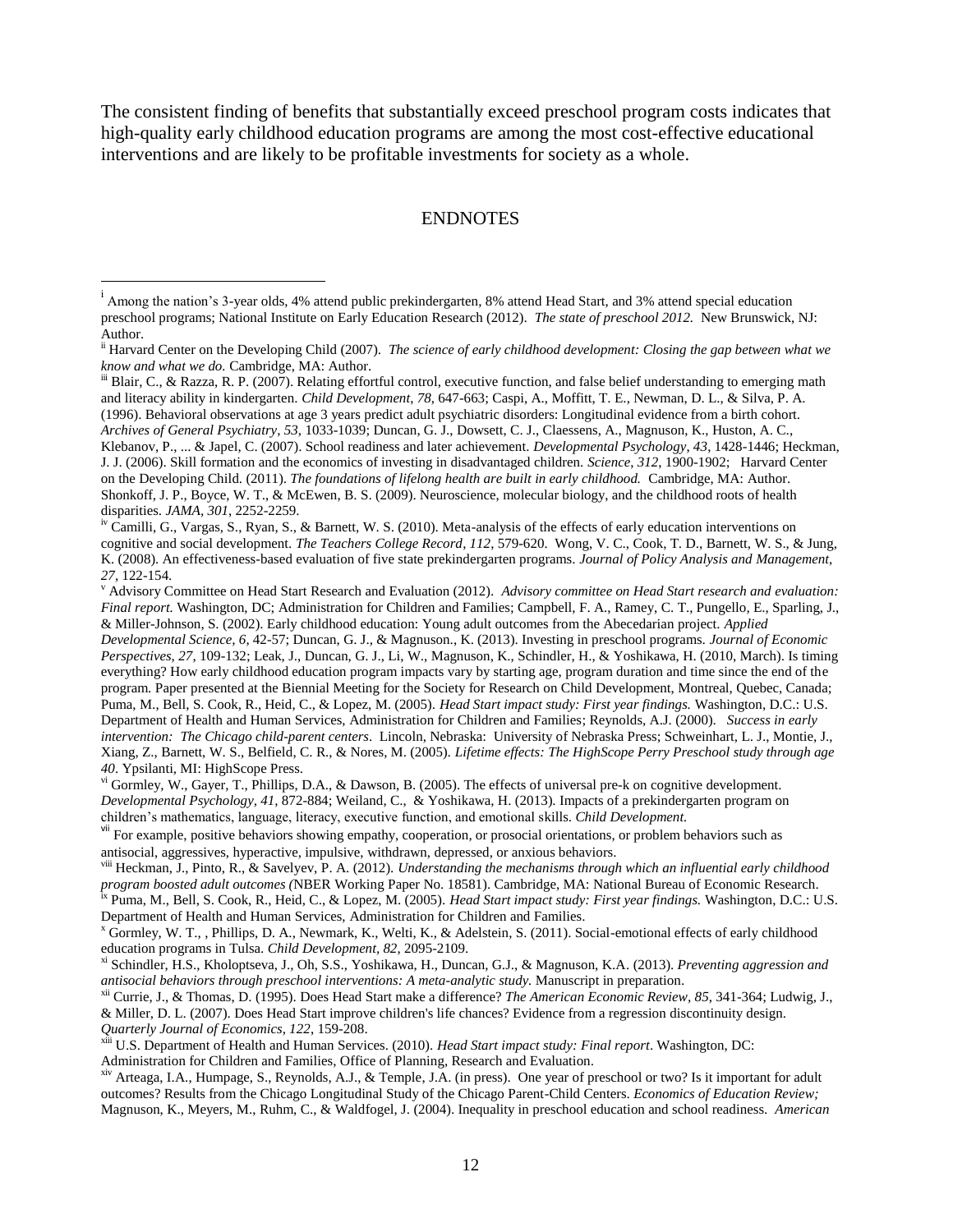*Educational Research Journal, 41*, 115-157; Phillips, D., & Adams, G. (2001). Child care and our youngest children. *The Future of Children, 11,* 35-51; Reynolds, A. J. (1995). One year of preschool intervention or two: Does it matter?. *Early Childhood Research Quarterly*, *10*, 1-31; Sammons, P., Sylva, K., Melhuish, E., Taggart, B., Elliot, K., & Siraj-Blatchford, I. (2002). *The effective provision of pre-school education (EPPE) project: Measuring the impact of pre-school on children's cognitive progress over the pre-school period* (Vol. 8). London, England: Institute of Education, University of London/Department for Education and Skill; Tarullo, L., Xue, Y., & Burchinal, M. (2013, April). Are two years better than one? Examining dosage of Head Start attendees using propensity score matching methodology. In A. Madigan (Chair), *Does program dosage predict outcomes in Head Start and Early Head Start.* Symposium presented at the Biennial Meeting of the Society for Research in Child Development, Seattle, WA.

**.** 

xv Burchinal, M., Howes, C., Pianta, R., Bryant, D., Early, D., Clifford, R., & Barbarin, O. (2008). Predicting child outcomes at the end of kindergarten from the quality of pre-kindergarten teacher-child interactions and instruction. *Applied Developmental Science*, *12*, 140-153.; Burchinal, M., Vandergrift, N., Pianta, R., & Mashburn, A. (2010). Threshold analysis of association between child care quality and child outcomes for low-income children in pre-kindergarten programs. *Early Childhood Research Quarterly*, *25*, 166-176; Early, D. M., Maxwell, K. L., Burchinal, M., Alva, S., Bender, R. H., Bryant, D., ... & Zill, N. (2007). Teachers' education, classroom quality, and young children's academic skills: Results from seven studies of preschool programs. *Child Development*, *78*, 558-580. *Z*aslow, M., Anderson, R., Redd, Z., Wessel, J., Tarullo, L. & Burchinal, M. (2010). *Quality dosage, thresholds, and features in early childhood settings: A review of the literature.* OPRE 2011-5. Washington, DC: Office of Planning, Research and Evaluation, Administration for Children and Families, U.S. Department of Health and Human Services

xvi Howes, C., Burchinal, M., Pianta, R., Bryant, D., Early, D., Clifford, R., & Barbarin, O. (2008). Ready to learn? Children's preacademic achievement in pre-kindergarten programs. *Early Childhood Research Quarterly*, *23*, 27–50.; Mashburn, A. J., Pianta, R. C., Hamre, B. K., Downer, J. T., Barbarin, O. A., Bryant, D.,…Howes, C. (2008). Measures of classroom quality in prekindergarten and children's development of academic, language, and social skills. *Child Development*, *79*, 732–749.

xvii Harvard Center on the Developing Child (2007). *A science-based framework for early childhood policy.* Cambridge, MA: Author; Justice, L., **Mashburn, A. J.,** Pence, K., & Wiggins, A. (2008)*.* Experimental evaluation of a preschool language curriculum: Effects on classroom quality and children's expressive language skills. *Journal of Speech, Language, and Hearing Research, 51*, 1-19; Wasik, B. A., Bond, M. A., & Hindman, A. H. (2006). The effects of a language and literacy intervention on Head Start children and teachers. *Journal of Educational Psychology, 98*, 63-74.

xviii Burchinal, M. R., Howes, C. Pianta, R.,Bryant, D., Early, D., Clifford, R., & Barbarin, O. (2008). Predicting child outcomes at the end of kindergarten from the quality of pre-kindergarten teacher-child interactions and instruction. *Applied Developmental Science*, *12*,140-153; Dickinson, D.K., & Porche, M. (2011). Relationship between language experiences in preschool classrooms and children's kindergarten and fourth grade language and reading abilities. *Child Development, 82*, 3, 870 –886.; Vandell, D. L., Belsky, J., Burchinal, M., Steinberg, L., Vandergrift, N., & NICHD Early Child Care Research Network. (2010). Do effects of early child care extend to age 15 years? *Child Development, 81*,737–756.

xix Burchinal, M.R., Peisner-Feinberg, E., Bryant, D.M., & Clifford, R. (2000). Children's social and cognitive development and child care quality: Testing for differential associations related to poverty, gender, or ethnicity. *Applied Developmental Science, 4*, 149-165; Howes, C., Burchinal, M., Pianta, R., Bryant, D., Early, D., Clifford, R., & Barbarin, O. (2008). Ready to learn? Children's pre-academic achievement in pre-kindergarten programs. *Early Childhood Research Quarterly, 23,* 27-50; Love, J. M., Harrison, L., Sagi-Schwartz, A., van Ijzendoorn, M. H., Ross, C., Ungerer, J. A., . . . Chazan-Cohen, R. (2003). Child care quality matters: How conclusions may vary with context. *Child Development, 74*, 1021-1033. *;* Peisner-Feinberg, E., & Burchinal, M. (1997). Relations between preschool children's child-care experiences and concurrent development:The cost, quality, and outcomes study. *Merrill-Palmer Quarterly, 43*,451-477; Peisner-Feinberg, E. S., Burchinal, M. R., Clifford, R. M., Culkin, M. L., Howes, C., Kagan, S. L., & Yazejian, N. (2001). The relation of preschool child-care quality to children's cognitive and social development trajectories through second grade. *Child Development, 72*, 1534–1553; Sylva, K., Melhuish, E.., Sammons, P., Siraj-Blatchford, I., & Taggart, B. (2012). Preschool quality and educational outcomes at age 11: Low quality has little benefit. *Journal of Early Childhood Research, 9,109-124 ;* Votruba- Drzal, E., & Chase- Lansdale, P.L. (2004). Child care and low- income children's development: Direct and moderated effects. *Child Development*, *75*, 296-312.

xx Mashburn, A. J., Pianta, R. C., Hamre, B. K., Downer, J. T., Barbarin, O. A., Bryant, D., & ... Howes, C. (2008). Measures of classroom quality in prekindergarten and children's development of academic, language, and social skills. *Child Development*, *79*, 732-749. Moiduddin, E., Aikens, N., Tarullo, L., West, J., & Xue, Y. (2012). *Child outcomes and classroom quality in FACES 2009.* OPRE Report 2012-37a. Washington, DC: Office of Planning, Research and Evaluation, Administration for Children and Families, U.S. Department of Health and Human Services. For example, a study of 692 pre-k classrooms in these 11 states using the Classroom Assessment Scoring System (CLASS) observation of classroom quality found the largest proportion of classrooms (31.4%) to show a profile involving positive emotional climate but only mediocre instructional support. While nearly the same proportion of the classrooms combined strong social, emotional, and instructional support to children, 18.5% of the classrooms had a profile involving mediocre emotional climate and low instructional support, and 18.8% were observed to have poor quality overall, lacking in both social and emotional support and instructional quality.

<sup>xxi</sup> Specifically, moderate to large impacts on language, literacy, and math outcomes, ranging from several months to an entire year of additional learning, relative to comparison groups, in Gormley, W., Gayer, T., & Phillips, D.A. (2008). Preschool programs can boost school readiness. *Science, 320*, 1723-24; Gormley, W., Gayer, T., Phillips, D.A., & Dawson, B. (2005). The effects of universal pre-k on cognitive development. *Developmental Psychology, 41,* 872-884; Phillips, D., Gormley, W.T., & Lowenstein, A. (2009). Inside the pre-kindergarten door: Classroom climate and instructional time allocation in Tulsa's pre-K programs. *Early*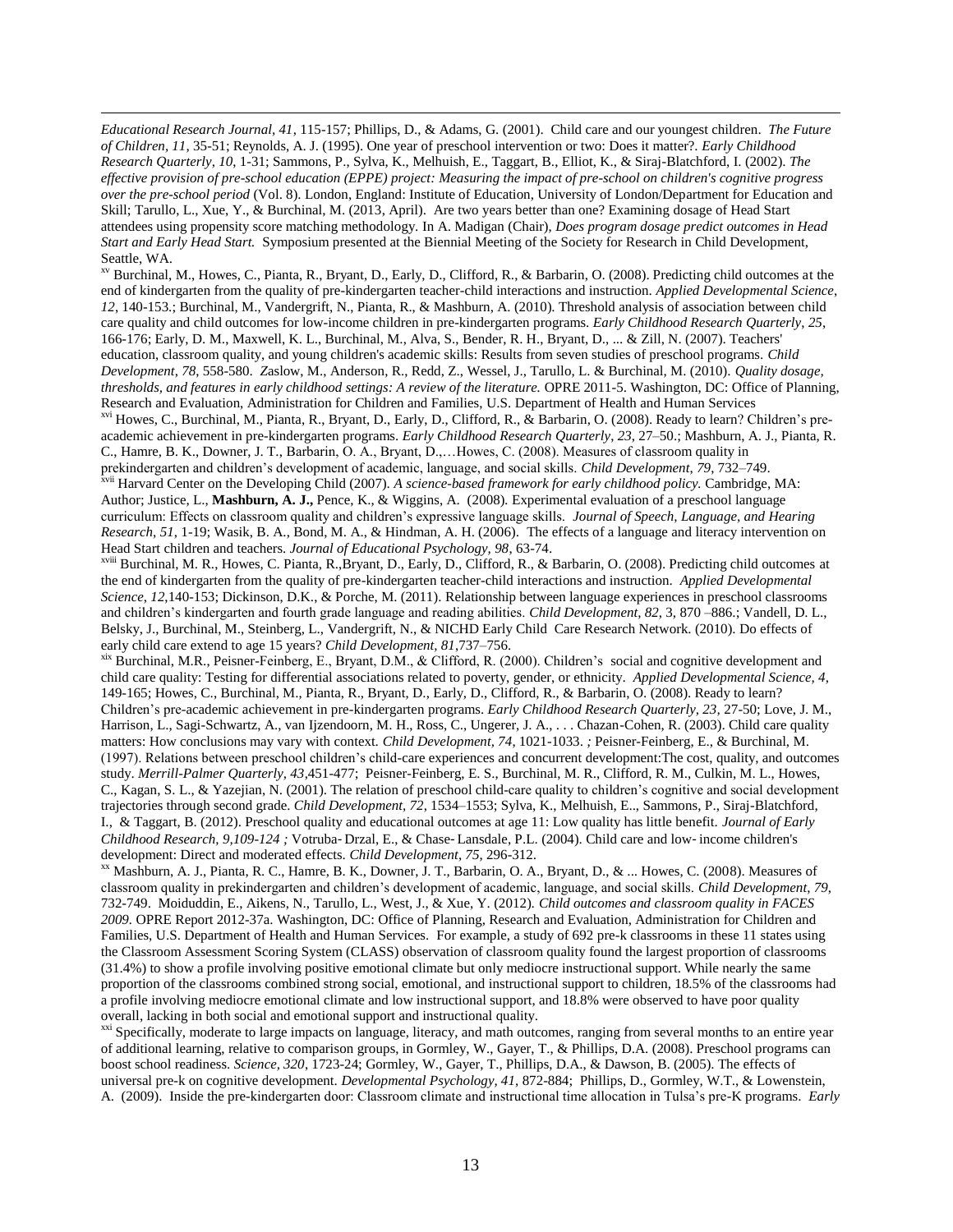*Childhood Research Quarterly, 24*, 213-228.; Weiland, C., Ulvestad, K., Sachs, J., & Yoshikawa, H. (2013). Associations between classroom quality and children's vocabulary and executive function skills in an urban public prekindergarten program. *Early Childhood Research Quarterly, 28,* 199-209. Weiland, C., & Yoshikawa, H. (2013). Impacts of a prekindergarten program on children's mathematics, language, literacy, executive function, and emotional skills. *Child Development.* Small to moderate impacts in Lipsey, M. W., Hofer, K. G., Dong, N., Farran, D. C., & Bilbrey, C. (2013). *Evaluation of the Tennessee voluntary prekindergarten program: End of pre-k results from the randomized control design (Research Report).* Nashville, TN: Vanderbilt University, Peabody Research Institute; Wong, V. C., Cook, T. D., Barnett, W. S., & Jung, K. (2008). An effectiveness-based evaluation of five state prekindergarten programs. *Journal of Policy Analysis and Management, 27*, 122-154.

**.** 

xxii Moiduddin, E., Aikens, N., Tarullo, L., West, J., & Xue, Y. (2012). *Child outcomes and classroom quality in FACES 2009.*  OPRE Report 2012-37a. Washington, DC: Office of Planning, Research and Evaluation, Administration for Children and Families, U.S. Department of Health and Human Services. Total scores using the Early Childhood Environment Rating Scale in large samples of pre-k and Head Start show slightly higher scores for Head Start than pre-k classrooms. For example, when the Early Childhood Environment Rating Scale-Revised was used in a sample representative of public pre-k classrooms in four states and of specific regions of two additional very large states, the average total score was 3.86. The average score on the same measure used in a representative sample of Head Start classrooms in 1997 was slightly higher. More recent data for a representative sample of Head Start programs, though using an abbreviated version of this observational measure, showed an average score of 4.3. At the same time, however, observations using the CLASS in the 2009 observations of a representative sample of Head Start programs clearly show that levels of instructional quality were low, as in many studies of public pre-kindergarten classrooms.

xxiii Clements, D. H. (2007). Curriculum research: Toward a framework for 'research-based curricula'. *Journal for Research in Mathematics Education, 38*, 35-70.

xxiv Bierman, K. L., Domitrovich, C. E., Nix, R. L., Gest, S. D., Welsh, J. A., Greenberg, M. T., ... Gill, S. (2008). Promoting academic and social-emotional school readiness: The Head Start REDI program. *Child Development, 179*, 1802–1817; Clements, D. H., & Sarama, J. (2007b). Effects of a preschool mathematics curriculum: Summative research on the Building Blocks project. *Journal for Research in Mathematics Education, 38*, 136-163; Preschool Curriculum Evaluation Research Consortium (2008). *Effects of Preschool Curriculum Programs on School Readiness (NCER 2008-2009)*. Washington, DC: National Center for Education Research, Institute of Education Sciences, U.S. Department of Education. Washington, DC: U.S. Government Printing Office.

xxv Teaching Strategies. (2012). *The Creative Curriculum system for preschool pilot study: Initial baseline report.* Retrieved August 9, 2013 from http://www.teachingstrategies.com/content/pageDocs/System-Pilot-Study-Baseline-Report-Layman-4- 2012.pdf.

 $x^{xvi}$  D. H., & Sarama, J. (2008). Enhancing young children's mathematical knowledge through a pre-kindergarten mathematics intervention. *Early Childhood Research Quarterly, 19*, 99-120. Clements, D. H., & Sarama, J. (2008). Experimental evaluation of the effects of a research-based preschool mathematics curriculum. *American Educational Research Journal, 45,* 443-494. xxvii Bierman, K. L., Domitrovich, C. E., Nix, R. L., Gest, S. D., Welsh, J. A., Greenberg, M. T., ... Gill, S. (2008). Promoting academic and social-emotional school readiness: The Head Start REDI program. *Child Development, 179*, 1802–1817; Fantuzzo, J. W., Gadsden, V. L., & McDermott, P. A. (2011). An integrated curriculum to improve mathematics, language, and literacy for Head Start children. *American Educational Research Journal*, *48*, 763-793; Farver, J. M., Lonigan, C. J., & Eppe, S. (2009). Effective early literacy skill development for young Spanish-speaking English language learners: An experimental study of two methods. *Child Development*, *80*, 703-719; Landry, S.H., Anthony, J.L., Swank, P.R., & Monseque-Bailey, P. (2009). Effectiveness of comprehensive professional development for teachers of at-risk preschoolers. *Journal of Educational Psychology, 101,* 448-465; Lonigan, C. J., Farver, J. M., Phillips, B. M., & Clancy-Menchetti, J. (2011). Promoting the development of preschool children's emergent literacy skills: A randomized evaluation of a literacy-focused curriculum and two professional development models. *Reading and Writing*, *24*, 305-337; Neuman, S. B., & Cunningham, L. (2009). The impact of professional development and coaching on early language and literacy practices. *American Educational Research Journal, 46*, 532-566; Powell, D. R., Diamond, K. E., Burchinal, M. R., & Koehler, M. J. (2010). Effects of an early literacy professional development intervention on Head Start teachers and children. *Journal of Educational Psychology*, *102*, 299-312; Preschool Curriculum Evaluation Research Consortium (2008). *Effects of Preschool Curriculum Programs on School Readiness (NCER 2008-2009)*. Washington, DC: National Center for Education Research, Institute of Education Sciences, U.S. Department of Education. Washington, DC: U.S. Government Printing Office; Wasik, B. A., Bond, M. A., & Hindman, A. H. (2006). The effects of a language and literacy intervention on Head Start children and teachers. *Journal of Educational Psychology, 98*, 63-74; Whitehurst, G. J., Zevenbergen, A. A., Crone, D. A., Schultz, M. D., Velting, O. N., & Fischel, J. E. (1999). Outcomes of an emergent literacy intervention from Head Start through second grade. *Journal of Educational Psychology*, *91*, 261-272. xxviii Bierman, K. L., Domitrovich, C. E., Nix, R. L., Gest, S. D., Welsh, J. A., Greenberg, M. T., ... Gill, S. (2008). Promoting

academic and social-emotional school readiness: The Head Start REDI program. *Child Development, 179*, 1802–1817; Raver, C. C., Jones, S. M., Li-Grining, C. P., Zhai, F., Metzger, M., & Solomon, B. (2009). Targeting children's behavior problems in preschool classrooms: A cluster-randomized controlled trial. *Journal of Consulting and Clinical Psychology, 77,* 302–316*;* Riggs, N. R., Greenberg, M. T., Kusché, C. A., & Pentz, M. A. (2006). The mediational role of neurocognition in the behavioral outcomes of a social-emotional prevention program in elementary school students: Effects of the PATHS curriculum. *Prevention Science*, *7*, 91-102.

xxix Advisory Committee on Head Start Research and Evaluation (2012). *Advisory Committee on Head Start Research and Evaluation: Final Report.* Washington, DC; Administration for Children and Families; Lonigan, C. J., Farver, J. M., Phillips, B.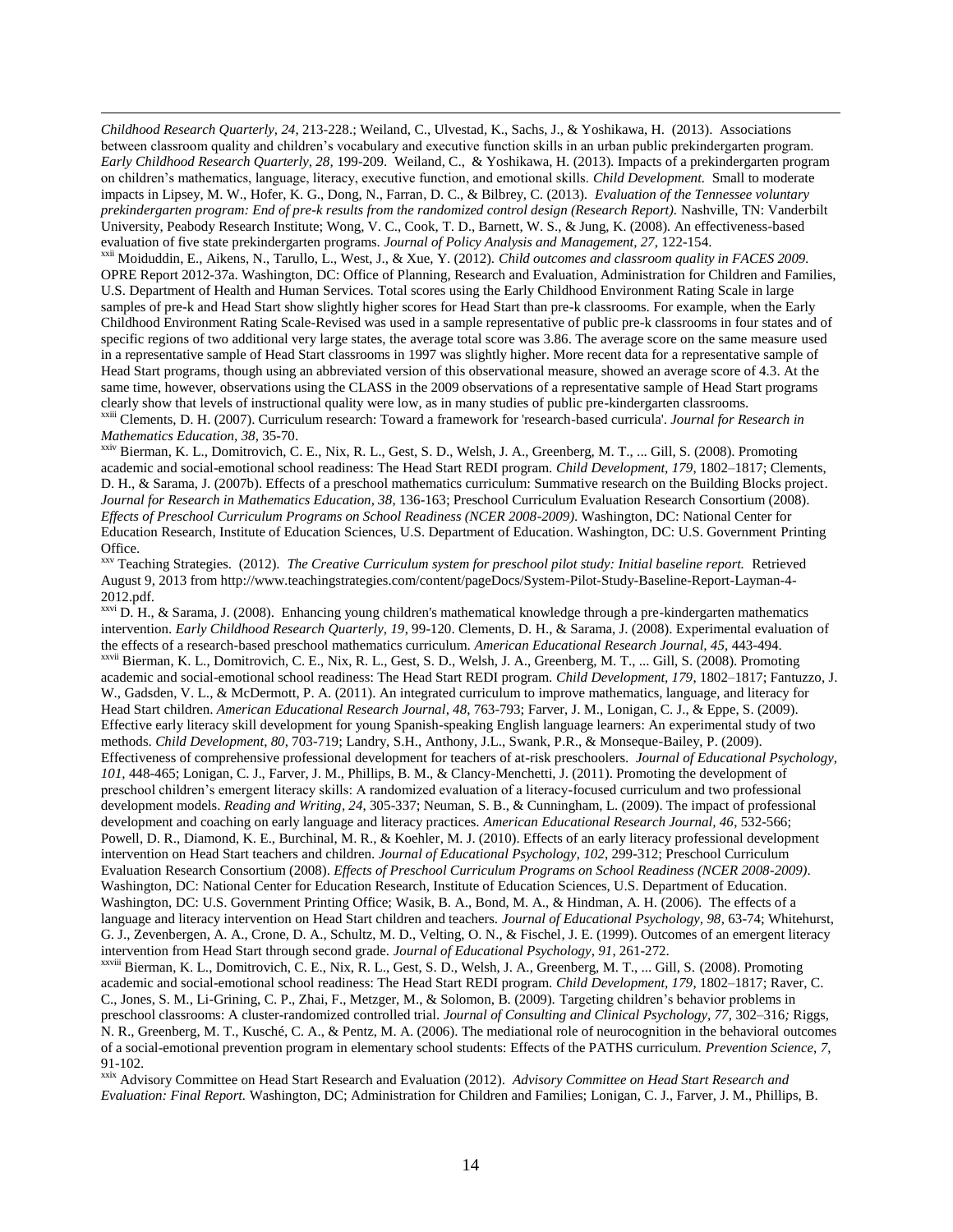M., & Clancy-Menchetti, J. (2011). Promoting the development of preschool children's emergent literacy skills: A randomized evaluation of a literacy-focused curriculum and two professional development models. *Reading and Writing*, *24*, 305-337.

**.** 

xxx Clements, D. H., Sarama, J., Farran, D. C., Lipsey, M. W., Hofer, K. G., & Bilbrey, C. (2011, March). An examination of the Building Blocks math curriculum: Results of a longitudinal scale-up study. In K. G. Hofer (Chair), *The Effects of Prekindergarten and Pre-kindergarten Curricula on Emergent Math and Literacy Skills.* Symposium conducted at the Annual Conference of the Society for Research on Educational Effectiveness, Washington, D.C.; Weiland, C., & Yoshikawa, H. (2013). Impacts of a prekindergarten program on children's mathematics, language, literacy, executive function, and emotional skills. Child Development.

xxxi **Durlak, J. A.**, & Dupre, E. P. (2008). Implementation matters: A review of research on the influence of implementation on progam outcomes and the factors affecting the implementation. *American Journal of Community Psychology, 41*, 327-350; Granger, R. C. (2010). *Improving practice at scale. William T. Grant Foundation 2009 Annual Report.* New York: William T. Grant Foundation.

<sup>xxxii</sup> E.g., language and socio-emotional development in Bierman, K. L., Domitrovich, C. E., Nix, R. L., Gest, S. D., Welsh, J. A., Greenberg, M. T., ... Gill, S. (2008). Promoting academic and social-emotional school readiness: The Head Start REDI program. Child Development, 179, 1802–1817; language and math in Weiland, C., & Yoshikawa, H. (2013). Impacts of a prekindergarten program on children's mathematics, language, literacy, executive function, and emotional skills. Child Development. In addition, widely used curricula that have in the past taken more of a global approach are now developing more sequenced and intensive versions (e.g., the Creative Curriculum). These have yet to be assessed in rigorous impact evaluations.

xxxiii Horm, D. M., Hyson, M., & Winton, P. J. (2013). Research on early childhood teacher education: Evidence from three domains and recommendations for moving forward. *Journal of Early Childhood Teacher Education*, *34*, 95-112; Whitebook, M., Austin, L. J., Ryan, S., Kipnis, F., Almaraz, M., & Sakai, L. (2012). *By default or by design? Variations in higher education programs for early care and education teachers and their implications for research methodology*. Berkeley, CA: Center for the Study of Child Care Employment.

xxxiv A recent meta-analysis of ECE programs over the last five decades showed that the rate of declines in effect size for cognitive and achievement outcomes averaged .03 effect size a year after end of program. This means that the average post-test effect size on these outcomes of .35 would be reduced to .10 after roughly 8 years. If a program results in a larger gain than .35, then this analysis suggests that the continuing gains are larger as well. Leak, J., Duncan, G. J., Li, W., Magnuson, K., Schindler, H., & Yoshikawa, H. (2010, March). Is timing everything? How early childhood education program impacts vary by starting age, program duration and time since the end of the program. Paper presented at the Biennial Meeting for the Society for Research on Child Development, Montreal, Quebec, Canada.

 $\frac{x}{x}$  Magnuson, K., Ruhm, C., & Waldfogel, J. (2007). The persistence of preschool effects: Do subsequent classroom experiences matter? *Early Childhood Research Quarterly, 22*, 18-38. Zhai, F., Raver, C.C., & Jones, S.M. (2012). Quality of subsequent schools and impacts of early interventions: Evidence from a randomized controlled trial in Head Start settings. *Children and Youth Services Review, 34,* 946-954. Another possibility is that in aiming for third grade test scores, early elementary school teachers may be focusing especially strongly on those children who do not have strong initial skills. Research to clarify and distinguish among multiple possibilities will make a valuable contribution.

xxxvi Campbell, F. A., Ramey, C. T., Pungello, E., Sparling, J., & Miller-Johnson, S. (2002). Early childhood education: Young adult outcomes from the Abecedarian project. *Applied Developmental Science, 6*, 42-57; Heckman, J. J., Moon, S. H., Pinto, R., Savelyev, P. A., & Yavitz, A. (2010). The rate of return to the HighScope Perry Preschool Program. *Journal of Public Economics, 94*, 114-128; Schweinhart, L.J., Barnett, W.S., & Belfield, C.R. (2005). *Lifetime effects: The High/Scope Perry Preschool Study through age 40.* Ypsilanti, MI: High/Scope Press.

xxxvii Belfield, C.R., Nores, M., Barnett, W.S., & Schweinhart, L.J. (2006). The High/Scope Perry Preschool Program: Cost-benefit analysis using data from the age-40 followup. *Journal of Human Resources, 41,* 162-190.

xxxviii Campbell, F. A., Ramey, C. T., Pungello, E., Sparling, J., & Miller-Johnson, S. (2002). Early childhood education: Young adult outcomes from the Abecedarian project. *Applied Developmental Science, 6*, 42-57.

xxxix Deming, D. (2009). Early childhood intervention and life-cycle skill development: Evidence from Head Start. *American Economic Journal: Applied Economics*, *1*, 111-134; Garces, E., Currie, J., & Thomas, D. (2002). Longer term effects of Head Start. *The American Economic Review, 92*, 999-1012; Johnson, R. (2013). *School quality and the long-run effects of Head Start..*  Manuscript in preparation; Ludwig, J., & Miller, D. L. (2007). Does Head Start improve children's life chances? Evidence from a regression discontinuity design. *Quarterly Journal of Economics, 122*, 159-208.

xl Hill,C., Gormley, W., & Adelstein, S, (2012). *Do the short-term effects of a strong preschool program persist***?** Center for Research on Children in the United States, Working Paper # 18.

xli Lipsey, M. W., Hofer, K. G., Dong, N., Farran, D. C., & Bilbrey, C. (2013). Evaluation of the Tennessee voluntary prekindergarten program: Kindergarten and first grade follow-up results from the randomized control design. Nashville, TN: Vanderbilt University, Peabody Research Institute.

xlii Fisher, P. A., Gunnar, M. R., Dozier, M., Bruce, J., & Pears, K. C. (2006). Effects of therapeutic interventions for foster children on behavioral problems, caregiver attachment, and stress regulatory neural systems. *Annals of the New York Academy of Sciences, 1094*, 215-225; Landry, S. H., Smith, K. E., Swank, P. R., & Guttentag, C. (2008). A responsive parenting intervention: The optimal timing across early childhood for impacting maternal behaviors and child outcomes. *Developmental Psychology*, 44, 1335- 1353.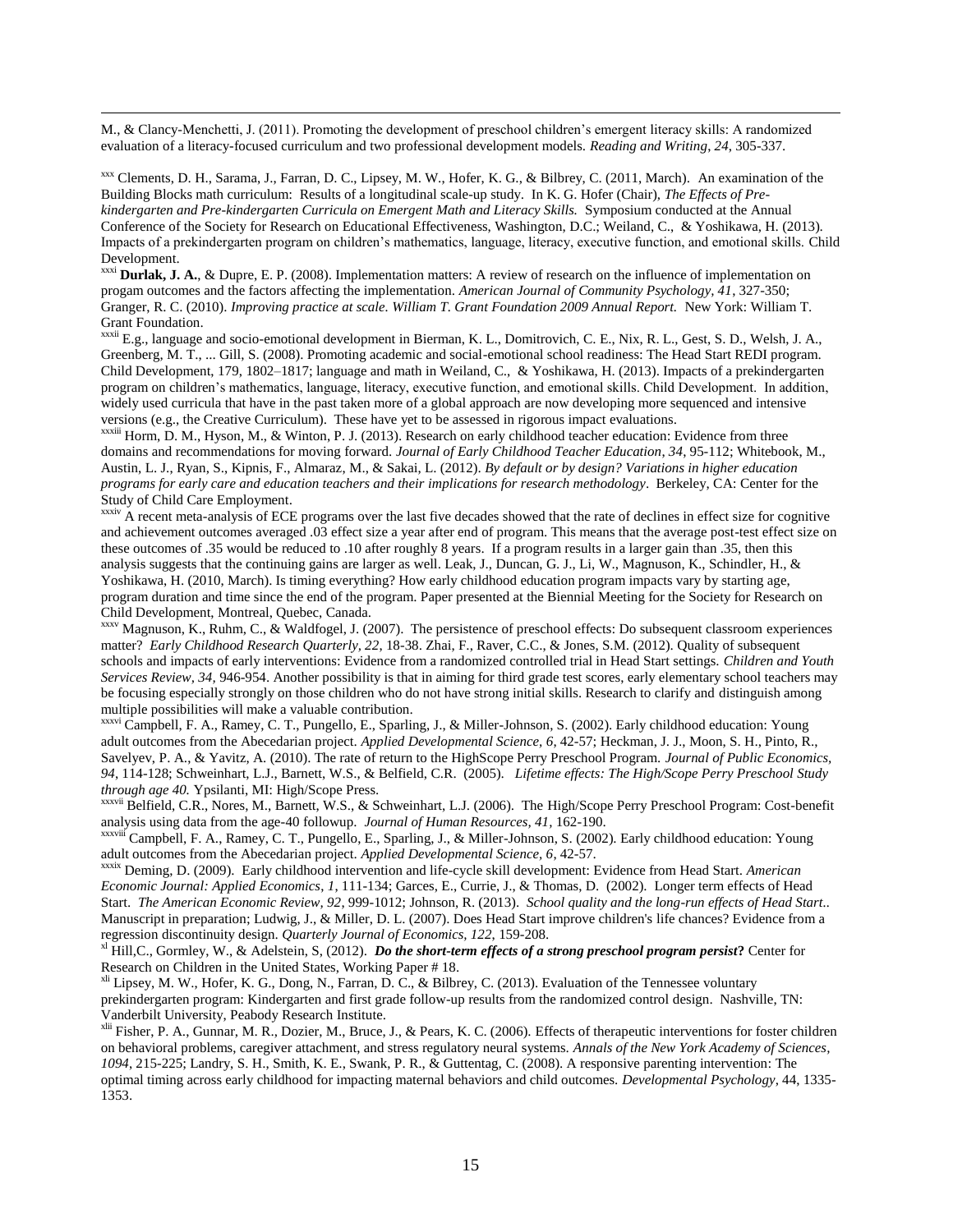xliii Grindal, T., Bowne, J., Yoshikawa, H., Duncan, G.J., Magnuson, K.A., & Schindler, H. (2013). *The added impact of parenting education in early childhood education programs: A meta-analysis*. Manuscript in revise and resubmit.

**.** 

xliv Ascend at the Aspen Institute (2012). *Two Generations, One Future: Moving Parents and Children Beyond Poverty Together.* Washington, DC: The Aspen Institute; Chase-Lansdale, P.L., & Brooks-Gunn, J. (in press). Two-generation programs in the 21<sup>st</sup> century. *The Future of Children.*

xlv Leak, J., Duncan, G. J., Li, W., Magnuson, K., Schindler, H., & Yoshikawa, H. (2010, March). Is timing everything? How early childhood education program impacts vary by starting age, program duration and time since the end of the program. Paper presented at the Biennial Meeting for the Society for Research on Child Development, Montreal, Quebec, Canada.

xlvi Larsen, J. M., & Robinson, C. C. (1989). Later effects of preschool on low-risk children. *Early Childhood Research Quarterly*, *4*, 133-144.

xivii In Tulsa, Oklahoma, across multiple cohorts of students, researchers found substantial benefits from prekindergarten participation for children from poor (free lunch; up to 130% of the federal poverty line), near-poor (reduced-price lunch; 130%- 185% of the poverty line), and middle-class (full-price lunch; >185% of the poverty line) families. The studies on these cohorts used a rigorous regression-discontinuity design, taking advantage of a long-standing age-cutoff requirement to enter the program in a particular year. In 2003 and 2006, positive effects on children's language, literacy, and mathematics skills were higher for freelunch students than for ineligible students but statistically and substantively significant for both. In 2006, children from poor families entering kindergarten were 11 months ahead, children from near-poor families entering kindergarten were 10 months ahead, and children from middle-class families entering kindergarten were 7 months ahead of the control group (test scores for the treatment group and the control group were converted into age-equivalent test scores, using national norms from the Woodock-Johnson Test). Gormley, W., Gayer, T., & Phillips, D.A. (2008). Preschool programs can boost school readiness. *Science, 320*, 1723-24; Gormley, W., Gayer, T., Phillips, D.A., & Dawson, B. (2005). The effects of universal pre-k on cognitive development. *Developmental Psychology, 41,* 872-884. In Boston, Massachusetts, researchers also used a regression discontinuity design and found that both children eligible for free / reduced-price lunch and more middle-class children improved their language, literacy, and mathematics outcomes, emotional development, and some executive functioning outcomes as a result of pre-K. Impacts were statistically significantly larger on some assessments for children from low-income families. Weiland, C., & Yoshikawa, H. (2013). Impacts of a prekindergarten program on children's mathematics, language, literacy, executive function, and emotional skills. *Child Development.*

xiviii These were statistically significant differences in impacts across these groups. U.S. Department of Health and Human Services. (2010). *Head Start Impact Study: Final report.* Washington, DC:Administration for Children and Families, Office of Planning, Research and Evaluation.

 $x$ <sup>lix</sup> Gormley, W., Gayer, T., Phillips, D.A., & Dawson, B. (2005). The effects of universal pre-k on cognitive development. *Developmental Psychology, 41,* 872-884, p. 880.

<sup>1</sup> Weiland, C., & Yoshikawa, H. (2013). Impacts of a prekindergarten program on children's mathematics, language, literacy, executive function, and emotional skills. *Child Development.*, p. 11.

 $\hbox{h}$  The term dual language learners (DLLs) is used to refer to children learning more than one language in the home and ECE settings during the early childhood years (ages 0-5); other terms, such as English (LEP), English Learners (ELs), Non-English speaking (NES), English as a second language (ESL), and Bilinguals are used to refer to children in grades K–12 who are learning English in addition to a home language.

lii Magnuson, K., Lahaie, C., & Waldfogel, J. (2006). Preschool and school readiness of children of immigrants. *Social Science Quarterly*, *87*, 1241-1262.

liii Tests were conducted in English; Gormley, W.T. The effects of Oklahoma's pre-k program on Hispanic children. *Social Science Quarterly, 89*, 916-936, p. 928.

Barnett, W. S., Yaroz, D.J., Thomas, J., Jung, K., & Blanco, D. (2007). Two-way immersion in preschool education: An experimental comparison. *Early Childhood Research Quarterly, 22*, 277-293; Durán, L.K., Roseth, C.J., & Hoffman, P. (2010). An experimental study comparing English-only and transitional bilingual education on Spanish-speaking preschoolers' early literacy development. *Early Childhood Research Quarterly, 25*, 207-217. Winsler, A., Díaz, R.M., Espinosa, L., & Rodríguez, J.L. (1999) When learning a second language does not mean losing the first: Bilingual language development in low-income, Spanishspeaking children attending bilingual preschool. *Child Development, 70,* 349-362.

Goldenberg, C. (2012). Research on English Learner instruction. In M. Calderón (Ed.), Breaking through: Effective instruction & assessment for reaching English Learners (pp. 39-61). Bloomington, IN: Solution Tree Press; Slavin, R., Madden, N., Calderón, M., Chamberlain, A., & Hennessy, M. (2011). Reading and language outcomes of a multiyear randomized evaluation of transitional bilingual education. Educational Evaluation and Policy Analysis, 33, 47–58.

lvi Bialystok, E. (2001). Bilingualism in development: Language, literacy, & cognition.New York: Cambridge University Press; Saiz, A., & Zoido, E. (2005). Listening to what the world says: Bilingualism and earnings in the United States. *Review of Economics and Statistics, 87*, 523–538.

lvii Phillips, D., & Meloy, E. (2012). High-quality school-based pre-k can boost early learning for children with special needs. *Exceptional Children, 78*, 471-90; U.S. Department of Health and Human Services. (2010). *Head Start Impact Study: Final report, executive summary.* Washington, DC: Administration for Children and Families, Office of Planning, Research and Evaluation, p.xxiv.

lviii Gramlich, E. (1998). *A guide to benefit-cost analysis, 2nd edition*. Prospect Heights, IL.: Waveland Press.; Weimer, D., & Vining, A. (2011). *Policy analysis: Concepts and practice, 5th edition*. Boston: Longman.